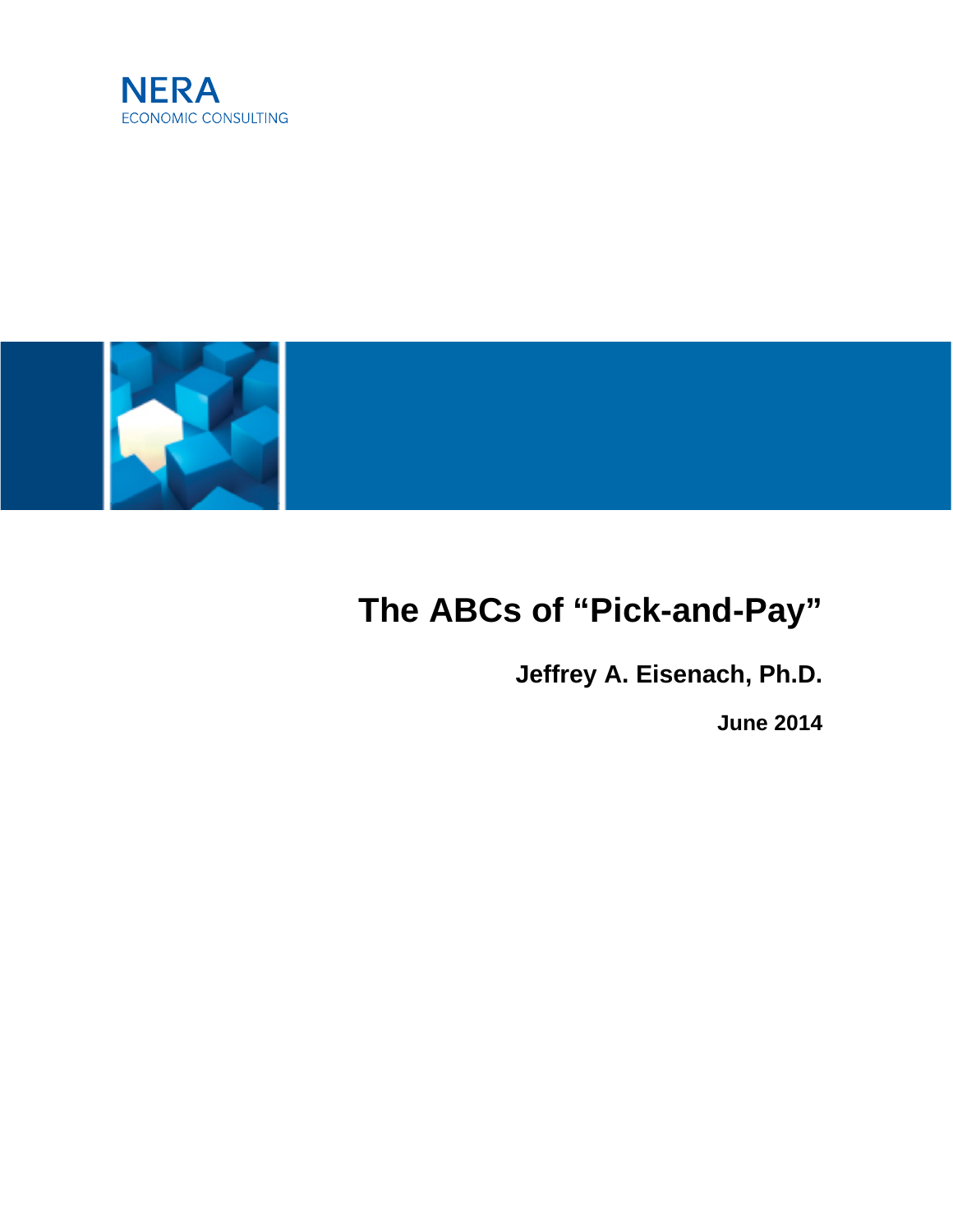# **CONTENTS**

| $\mathbf{L}$ |  |  |
|--------------|--|--|
| П.           |  |  |
|              |  |  |
| III.         |  |  |
|              |  |  |
| IV.          |  |  |
|              |  |  |
| V.           |  |  |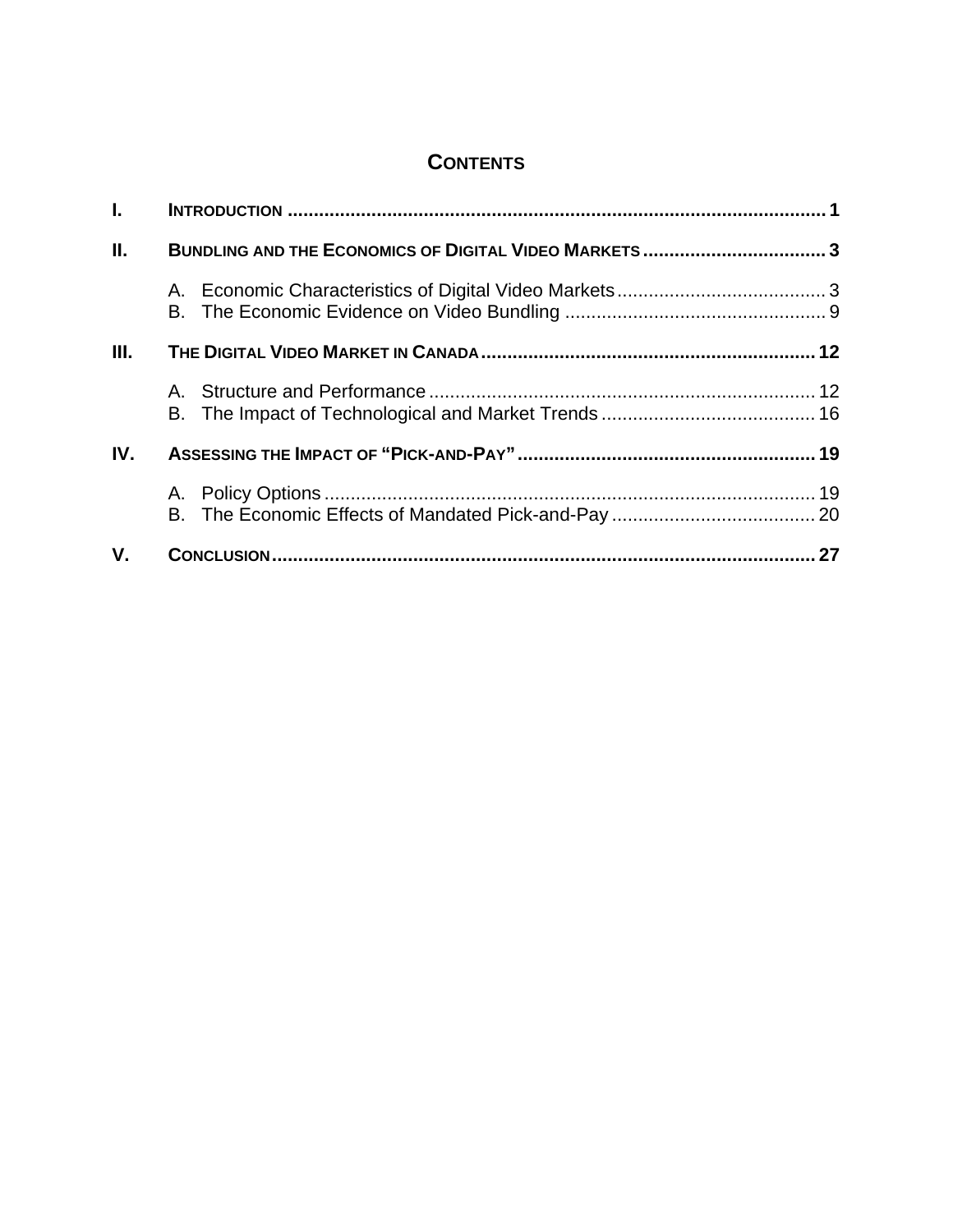## **Executive Summary**

Proposals to mandate the unbundling of video programming packages offered by pay TV operators are viewed by some consumers as offering a chance to reduce what they pay for video programming services while continuing to receive the programming of their choice. Both economic theory and a significant body of empirical research demonstrate otherwise. In fact, bundling is an economically efficient practice that benefits consumers overall.

The Canadian Radio-television and Telecommunications Commission (CRTC) is currently considering adopting regulations that mandate the unbundling of television programming. This paper explains why those proposals, however well intended, would ultimately harm Canadian consumers.

If the set of mandates proposed by the CRTC were adopted in full, the market for video programming would change in a number of ways which, taken together, would impose significant harm on Canadian consumers. Specifically, as explained below:

- Distribution of Canadian programming would drop, as some consumers chose not to purchase some programming services on a "stand-alone" basis. Prior research suggests penetration could fall by between 29 percent and 61 percent.
- Reduced distribution would lead to lower advertising revenues, both in terms of revenue per subscriber and total revenue. Total advertising revenue to Canadian specialty services could decline by over \$870 million, or 67 percent.
- Because they would no longer be available "for free" to many consumers, programming services would incur significantly higher sales and promotion costs, and barriers to entry in the market for video programming would rise as a result of higher marketing costs.
- As a result of lower revenues and reduced distribution, some specialty services would no longer be economically viable and would exit the market. Consumers who place a high value on these lost services would suffer especially large reductions in consumer welfare.
- Overall, the loss of economies of scale and scope would increase costs and wipe out any savings consumers might experience from buying less programming. In the end, consumers would pay as much or more as they pay today, but receive less programming and have fewer choices.

The regulations being considered by the CRTC are unprecedented – no other nation has adopted such rules. Further, their implementation would require imposing a complex new regulatory regime on a rapidly changing marketplace. The indirect costs of such mandates are difficult to quantify, but would include a less dynamic, innovative digital video ecosystem than would exist in the absence of intrusive regulation. Thus, if the CRTC chooses to move ahead with some form of mandate, it should do so in a way that minimizes regulatory delay, inflexibility and uncertainty.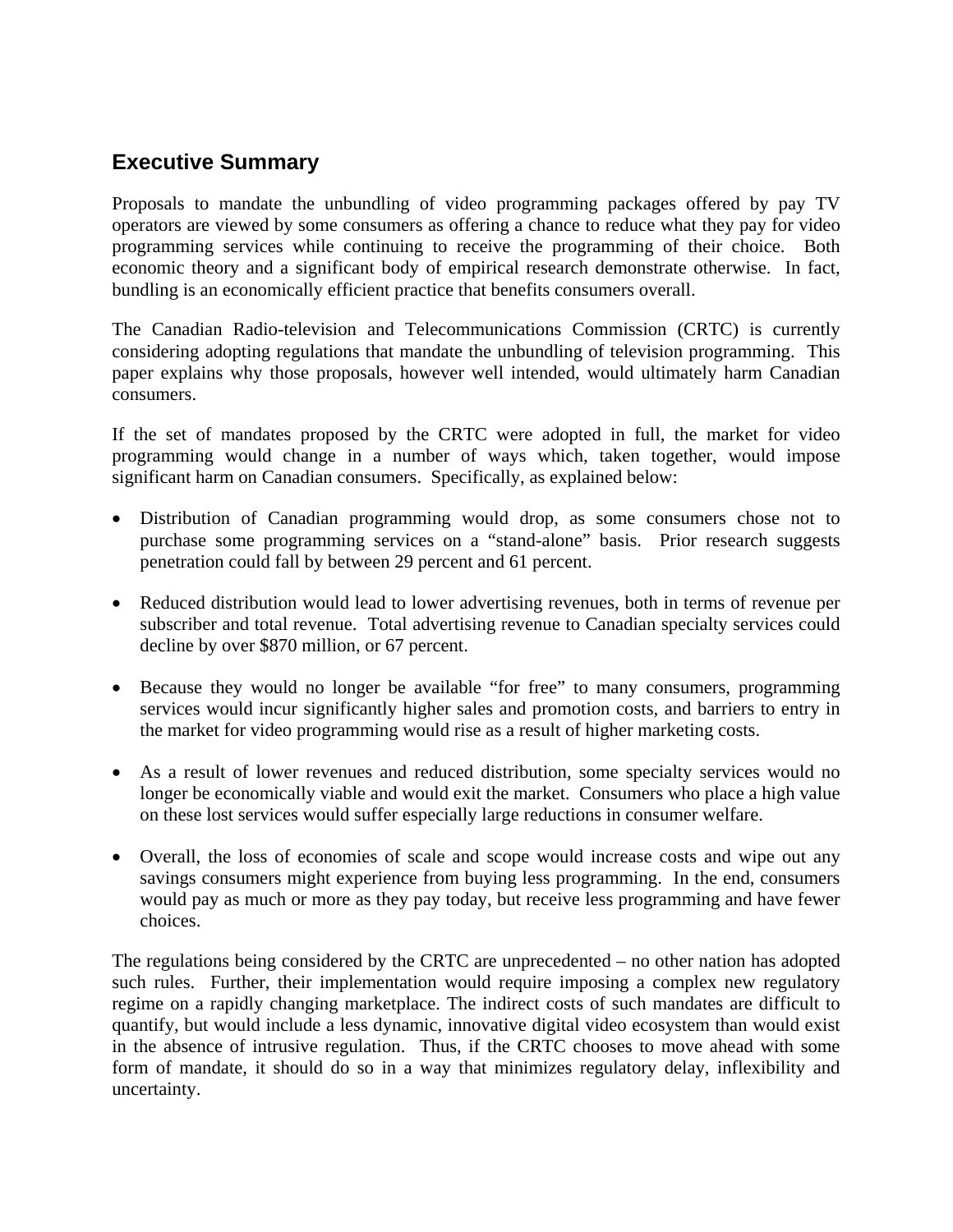### **I. Introduction**

 $\overline{a}$ 

Like cable and satellite operators throughout the world, Canadian pay TV distributors offer consumers a variety of choices for purchasing programming. A "basic tier" contains broadcast channels and other content of broad general interest, as well as some public service programming. Enhanced tiers offer additional bundles of "specialty" channels. Still other channels are available on a stand-alone (or "pick-and-pay") basis. Other services can be purchased programby-program, either "pay-per-view" or "video-on-demand."<sup>1</sup>

For channels that are offered in tiers, the price a consumer pays to add an additional (desired) channel automatically includes access to other channels which the consumer may or may not choose to watch. This practice – which economists refer to as "bundling" or "bundled discounts" – is sometimes criticized as "forcing consumers to pay for channels they do not watch." However, the precise same transaction can also be described as automatically offering consumers who choose to purchase one channel a package of other channels for free.

While the economics of pay TV bundling are subtle and complex – as this paper lays out in some detail – at the end of the day the "buy one channel get several free" description of bundling is closer to the truth than the "make me pay for channels I don't want" alternative. There are several reasons why.

First, both pay TV distributors ("broadcasting distribution undertakings," or "BDUs") and content creators (television "services") have high fixed and low marginal costs: The costs of serving an additional subscriber are very low, once the pay TV infrastructure is built out; and, the costs of distributing a program to an additional subscriber, once the program is created, are very near zero. The challenge for such firms is to find a way to spread their large fixed costs over their customers – including, in the case of video, advertisers – in a way that generates sufficient returns to allow them to continue investing going forward. Hence, the price charged to any particular customer is not primarily a function of the costs of the content they receive, but rather of *their willingness to pay for the entire service, including the connection itself*. As I explain below, market-based bundling facilitates efficient pricing in this sense. Bundling can also reduce transactions and information costs – for example, by exposing consumers, at essentially zero cost, to channels they might otherwise never see.

To be clear, bundling is not *always* the most efficient option. Cost and demand characteristics often dictate that channels be offered on a pick-and-pay basis; and, as technology evolves and BDUs face growing competition from over the top (OTT) services and other new entrants, the extent of consumer choice is growing rapidly. The important point is that – at least assuming the relevant markets are workably competitive – *the market* will generally achieve the most efficient

<sup>&</sup>lt;sup>1</sup> The different types of broadcasting services operating in Canada, and the regulatory obligations associated with each, are defined in CRTC, *Broadcasting Public Notice CRTC 2008-100* (October 30, 2008) (hereafter *CRTC Public Notice 2008-100*).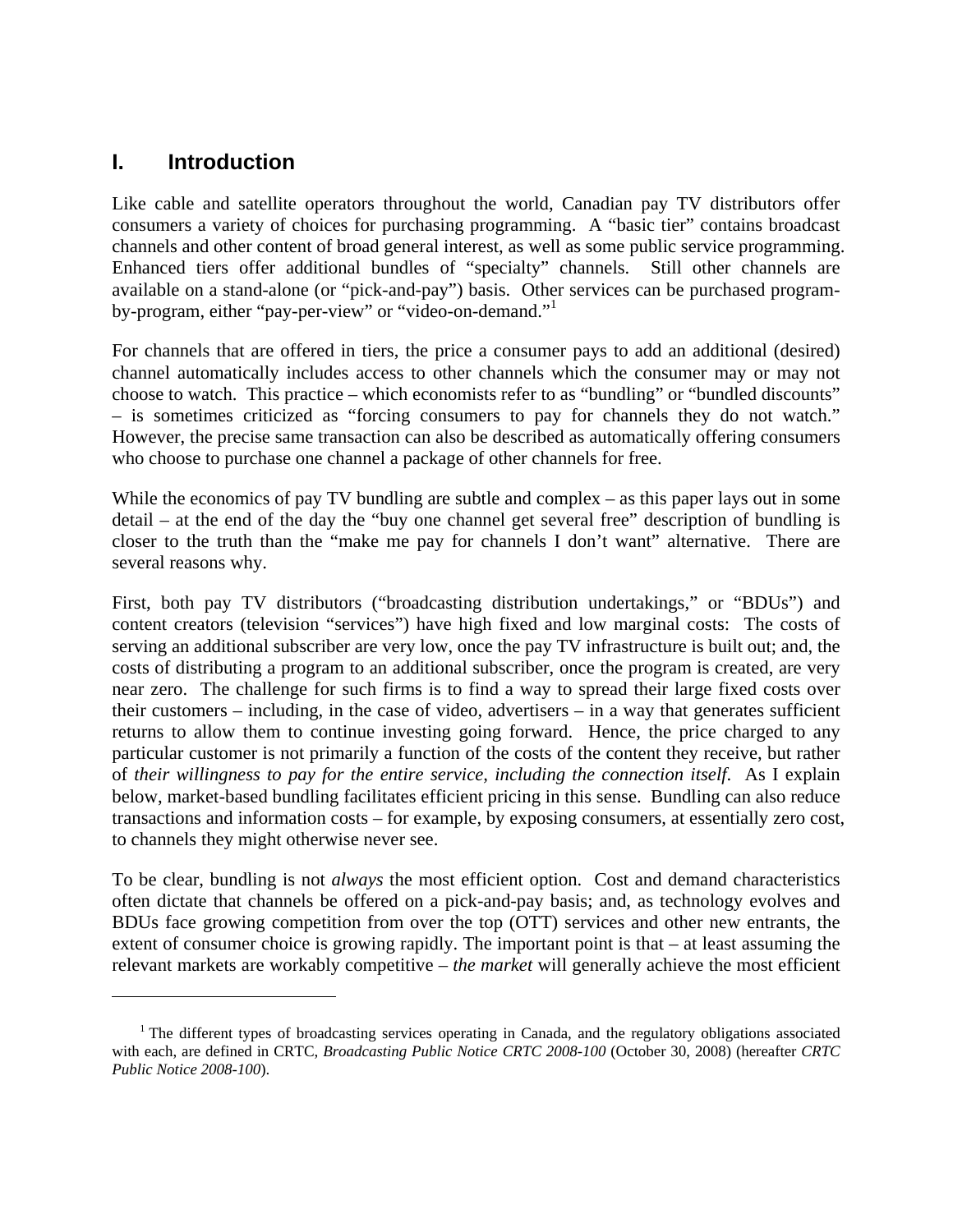mix of bundled and pick-and-pay offerings. Thus, regulatory interventions that disrupt or eliminate market-based bundling can only make consumers worse off overall.

Despite the lack of economic justification for such regulations, regulators are frequently faced with calls for intervention based on the premise that consumers would be better off if they could pay for video content on a pick-and-pay basis. Currently, the Canadian Radio-television and Telecommunications Commission (CRTC) is considering new regulations that could impose a pick-and-pay mandate on content providers and distributors.<sup>2</sup> While such a mandate would certainly be *intended* to make consumers better off, its actual effects could very well be to seriously disrupt the broadcast distribution business, harm the digital video ecosystem, and reduce overall consumer welfare.

This analysis is intended to inform the CRTC's deliberations by explaining the relevant economic theories, presenting the results of relevant research, and assessing the likely effects of the proposed policy changes on the markets for video content and delivery. It must be noted at the outset that the policy changes under consideration are sweeping, complex and unprecedented, making it especially difficult to predict their effects with certainty or precision. This said, the theoretical and empirical evidence presented herein demonstrates that the contemplated skinny basic/pick-and-pay/build-your-own-package 3 mandate would limit the ability of BDUs to package video programming in economically efficient bundles, thereby inhibiting the exploitation of economies of scale and scope throughout the digital video ecosystem. Distribution of services not included in the basic package would decline, resulting in lower advertising revenues; and, the costs to consumers of discovering new programming options would rise, resulting in higher sales and promotional expenses. Some networks would fall below minimum efficient scale and exit the market, meaning that less content would be produced overall. While a few consumers (those with strong preferences for very small packaging lineups) could benefit, many consumers (especially those whose preferred programming disappears altogether) will be worse off; and, consumers overall are likely to be worse off. The precise nature and magnitude of these effects depends on thus far unspecified aspects of the proposed regulatory regime.

The remainder of this paper is organized as follows. Section II discusses the economic principles relevant to assessing bundling in video markets, including the effects of economics of scale and scope. Section III describes relevant characteristics of the digital video market in Canada. Section IV describes alternative possible forms of pick-and-pay regulation and assesses their likely impact on consumers. Section V presents a brief summary of conclusions.

<sup>&</sup>lt;sup>2</sup> CRTC, *Broadcast Notice of Consultation CRTC 2014-190* (April 24, 2014)(hereafter *April 24 Notice*). <sup>3</sup> Consistent with the CBTC's terminal agree will use "right and nori" to refer to effective channels in distri

<sup>&</sup>lt;sup>3</sup> Consistent with the CRTC's terminology, we will use "pick-and-pay" to refer to offering channels individually, sometimes also referred to as 'a la carte', and "build-your-own-package" to refer to offering channels in groups of 10, 15, 20, etc. as selected by the customers, sometimes also referred to as "pick-a-pack".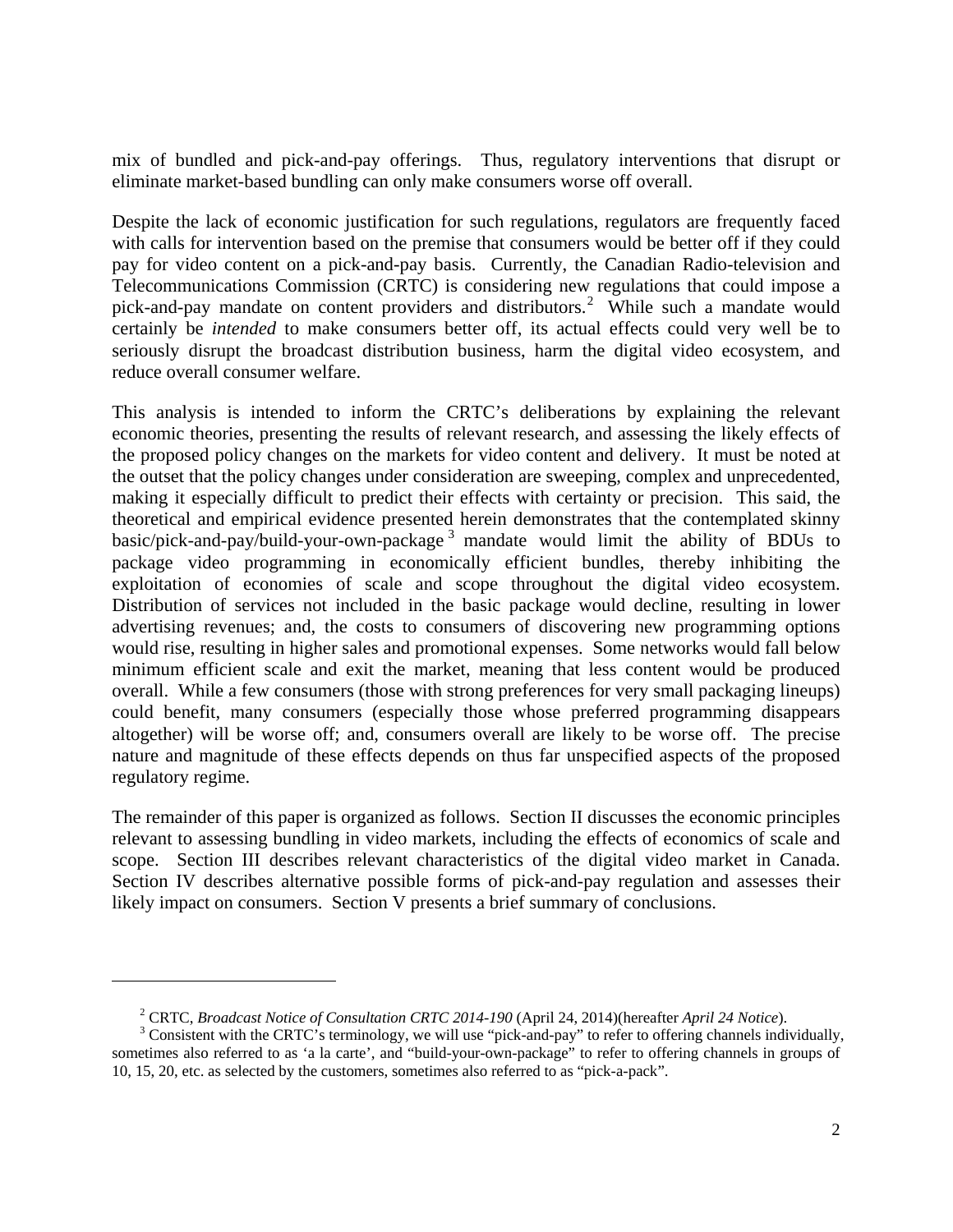# **II. Bundling and the Economics of Digital Video Markets**

Bundled discounting – the practice of selling products for lower prices when purchased together than when purchased separately – is a common feature of modern economies. Familiar forms of bundling include volume discounts (lower prices for multiple units) and package discounts (for different types of products when purchased together, such as shoes and shoelaces, and "tripleplay" discounts for voice-video-data bundles from ISPs). Economists agree that bundling generates a variety of economic efficiencies and generally benefits consumers and the economy.<sup>4</sup>

The economic efficiency benefits of bundling are associated with certain market characteristics, including the presence of economies of scale and scope and complementarities in use. The first subsection below explains that digital video markets display many of the characteristics that tend to make bundling economically efficient. The second subsection reviews the literature on the effects of bundling in the market for distribution of television programming.

#### **A. Economic Characteristics of Digital Video Markets**

Bundling in digital video markets is motivated by five key economic characteristics. First, video markets are characterized by economies of scale and scope at both the upstream (video production) and downstream (video distribution) levels. Second, these markets are multi-sided, that is, they are supported by advertising as well as consumer subscription fees; and, the market for advertising is itself subject to economies of scale. Third, video markets offer differentiated products and face heterogeneous consumer demand, meaning simply that different consumers prefer to watch different types of programming. Fourth, like other markets with differentiated products, consumers must incur search costs to identify and learn about the available products. Fifth, both the upstream and downstream markets for video content are dynamically competitive. Each of these characteristics, individually and taken together, has important implications for understanding the effects of content bundling.

To begin, both video production and video distribution are characterized by economies of scale and scope in production. Like other forms of intellectual property, video content is governed by the "first copy" property: The first copy of a television program is very expensive to produce, but subsequent copies cost very little to make or distribute. Fixed costs are high and marginal costs very low. Economies of scale and scope in video distribution networks originate in the necessity for large, sunk investments in distribution infrastructures, whether they are wired or wireless, terrestrial or satellite based. Once a system is deployed, the cost of serving an additional customer is relatively low. It is also true – and crucially important in understanding the economics of pick-and-pay – that video distribution is subject to strong economies of scope: Once a consumer is connected to the network, the incremental cost of delivering an additional

<sup>&</sup>lt;sup>4</sup> See generally Bruce H. Kobayashi, "Does Economics Provide a Reliable Guide to Regulating Commodity Bundling by Firms? A Survey of the Economic Literature," *Journal of Competition Law and Economics* 1(4) (2005) 707-746.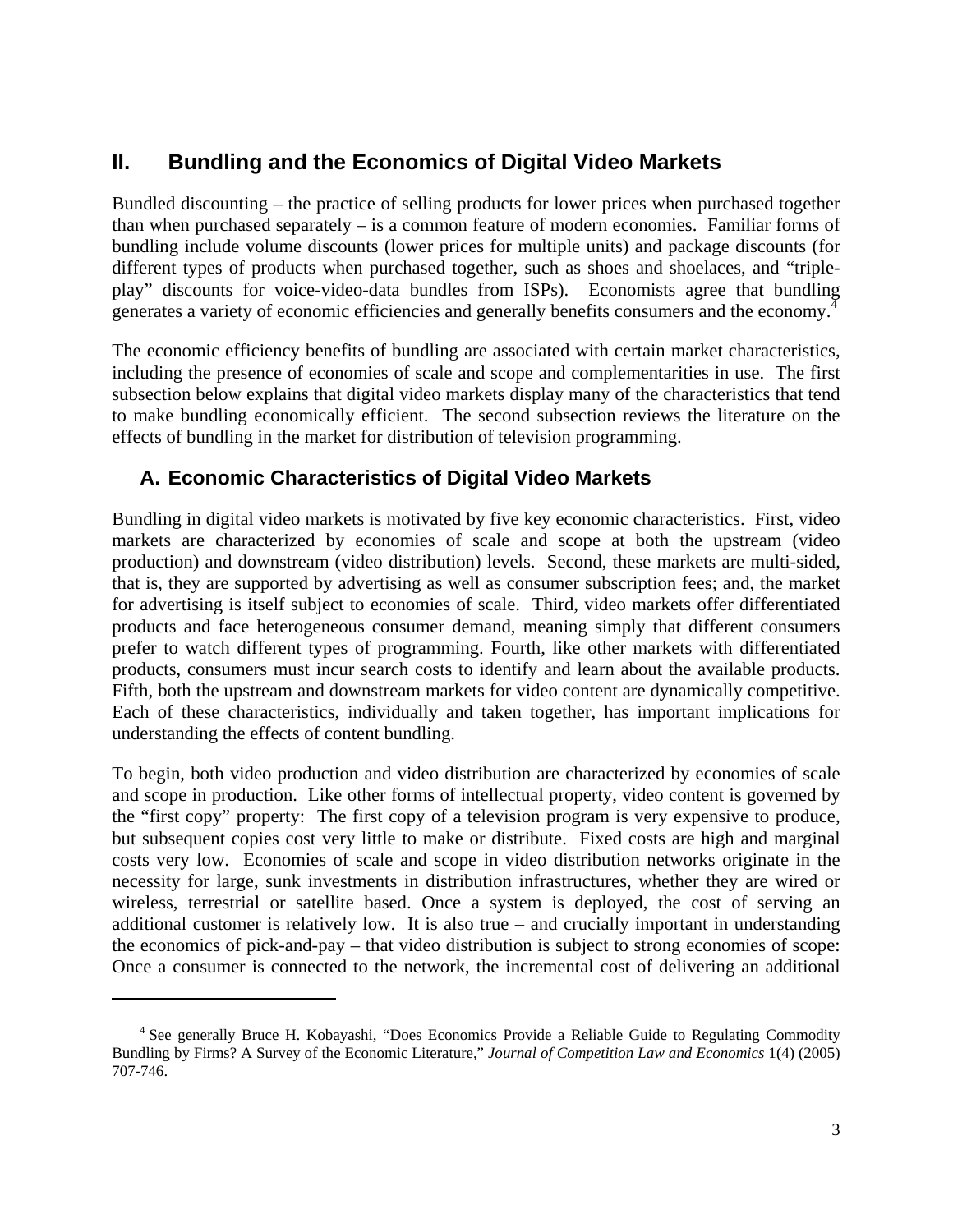channel of content is essentially zero. In economic terms, these characteristics imply that the average cost curve for digital video products is declining over the relevant range of output: Simply put, it always costs less to produce an incremental unit of output than it cost, on average, to make the previous ones.



**FIGURE 1:** 

*Source: NERA Economic Consulting.* 

1

Such markets pose a fundamental economic dilemma: Economic efficiency is typically maximized when prices are set equal to marginal cost, but in an industry in which marginal cost is below average cost, setting price equal to marginal cost is not feasible, since it means the firm would lose money on every unit sold (and ultimately go out of business).<sup>5</sup> (See Figure 1.)

<sup>&</sup>lt;sup>5</sup> The pervasiveness of these characteristics in high-tech industries is widely recognized. See, e.g., Hal R. Varian, "Differential Pricing and Efficiency," *First Monday* 1;2 (August 1996) at 2 ("[M]any important industries involve technologies that exhibit increasing returns to scale, large fixed and sunk costs, and significant economies of scope. Two important examples of such industries are telecommunications services and information services. In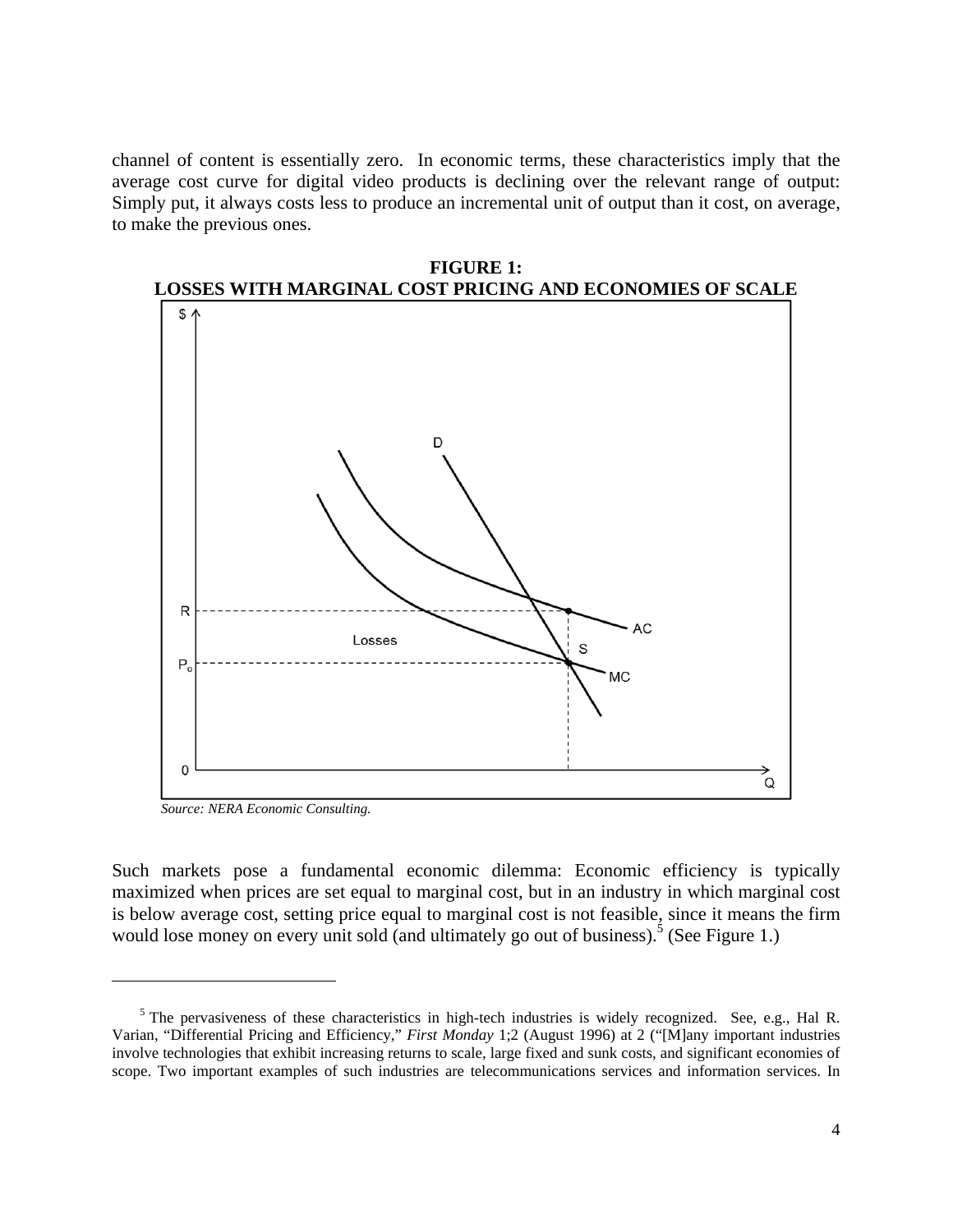Achieving an economically efficient outcome in such industries depends on finding a way to charge some consumers – i.e., those with a higher willingness to pay ("less elastic demand") – a sufficiently high price to defray the fixed costs of creating the product in the first place, while still permitting "marginal" consumers (those with "more elastic demand") to purchase the product at a price at or near marginal cost. Thus, while the phrase "price discrimination" may have a negative connotation (e.g., for those who associate it with predatory pricing), the phenomenon of charging different prices to different consumers for what is essentially the same good is not only widespread, but is both necessary for economic efficiency and, in competitive markets, a virtually inevitable result of competition.<sup>6</sup>

An important point here is that in markets like video production and video distribution, prices are not and should not be determined entirely, or even mostly, on the basis of costs. Rather, such markets can only maximize consumer welfare when pricing is governed by efficient price discrimination: Charging different prices to different types of customers, based on their willingness to pay, so that as many consumers as possible can benefit as much as possible from the product. As explained further below, bundling facilitates efficient price discrimination.

A second, and related, characteristic of video markets is that they are "multi-sided," meaning that they function in part by bringing together different types of customers, each of which attaches a value to the presence of the other type. Advertising supported media is the classic example of a multi-sided market, in which sellers of advertising (newspapers, broadcasters, etc.) offer content to downstream subscribers (or viewers, or listeners) who, in turn, attract advertisers willing to pay to defray all or part of the cost of the operation.<sup>7</sup> A key economic function of firms that operate such multi-sided platforms is to set prices (and product attributes) so as to attract the optimal mix of upstream and downstream customers: A newspaper that relies too heavily on advertising will make itself unattractive to subscribers, but too little advertising may force it to raise subscription rates, thereby having the same effect. Put differently, a central component of the multi-sided platform operator's job is to efficiently price discriminate between its upstream and downstream customers, i.e., to set prices that maximize the total welfare generated for both groups.<sup>8</sup> By allowing distributors to attract more consumers into the market, bundling also helps achieve an efficient mix of advertisers and "eyeballs."

1

See Rysman at 131 ("Another important issue in a two-sided framework is price discrimination. In a situation of demand heterogeneity, standard price discrimination -- for instance, by manipulating the prices for participation

each of these cases the relevant technologies involve high fixed costs, significant joint costs and low, or even zero, marginal costs. Setting prices equal to marginal cost will generally not recoup sufficient revenue to cover the fixed costs and the standard economic recommendation of 'price at marginal cost' is not economically viable. Some other mechanism for achieving efficient allocation of resources must be found."); see also Jeffrey A. Eisenach, *Broadband Competition in the Internet Ecosystem*, American Enterprise Institute (October 2012) (hereafter Eisenach (2012)).

 $<sup>6</sup>$  See e.g., William J. Baumol and Daniel G. Swanson, "The New Economy and Ubiquitous Competitive Price</sup> Discrimination: Identifying Defensible Criteria of Market Power," *Antitrust Law Journal* 70 (2003) 661-685 at 665. 7

See e.g., Mark Rysman, "The Economics of Two-Sided Markets," *Journal of Economic Perspectives* 23;3 (Summer 2009) 125-143 at 128 (hereafter Rysman) ("Newspapers are a canonical two-sided market, where the newspaper provides a platform for communication from advertisers to consumers.")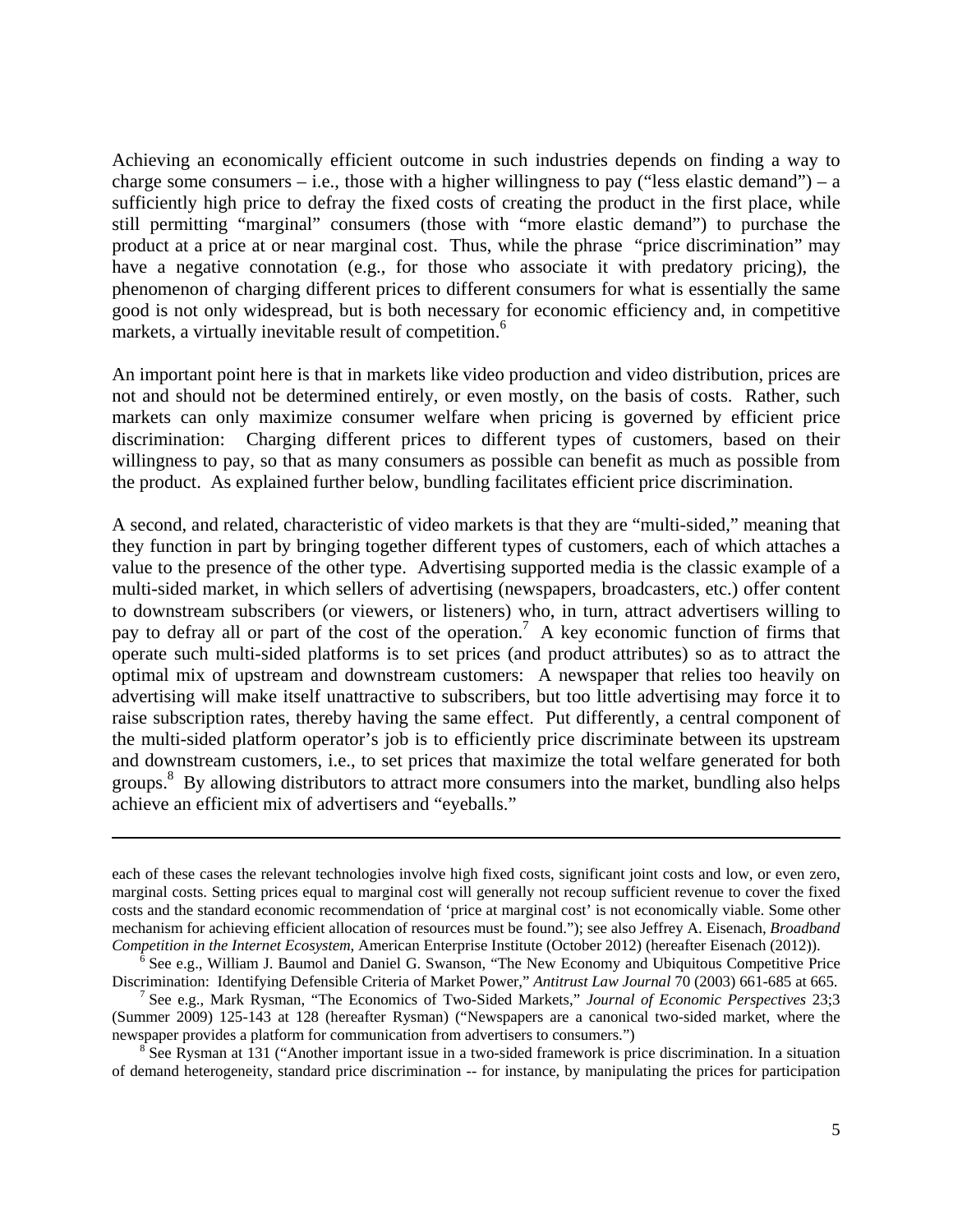#### **FIGURE 2: ADVERTISERS, INTERMEDIARIES AND CONSUMERS IN TWO-SIDED DIGITAL VIDEO MARKETS**



*Source: NERA Economic Consulting.* 

1

The third key characteristic of digital video markets is the presence of differentiated products and heterogeneous consumer demand – i.e., the fact that each channel or network carries different content, and different consumers have different preferences across channels. Some consumers prefer to watch sports, others news, and still others entertainment; and, other things equal, consumers also value variety and choice (in public policy terms, this is sometimes referred to as the value of diversity).<sup>9</sup> Where consumers have different preferences or value diversity, products whose value to consumers exceeds their cost to society may not be produced at all unless they are bundled together. <sup>10</sup> Thus, bundling is not only desirable but necessary to maximize consumer welfare.

and usage – allows a platform to capture more of the surplus on the side with discrimination. Thus, discrimination increases the value extracted on one side, which leads to lower prices on the other side which has now become more valuable."

For a profile of Canadians' diverse programming preferences, see Harris/Decima, *Let's Talk TV: Quantitative Research Report* (April 24, 2014) (available at http://www.crtc.gc.ca/eng/publications/reports/rp140424.htm) (hereafter *Harris/Decima Report*). 10 This point was first recognized by economist George Stigler. See George J. Stigler, "A Note on Block

Booking," in *The Organization of Industry* (Chicago: University of Chicago Press, 1968) 165-171.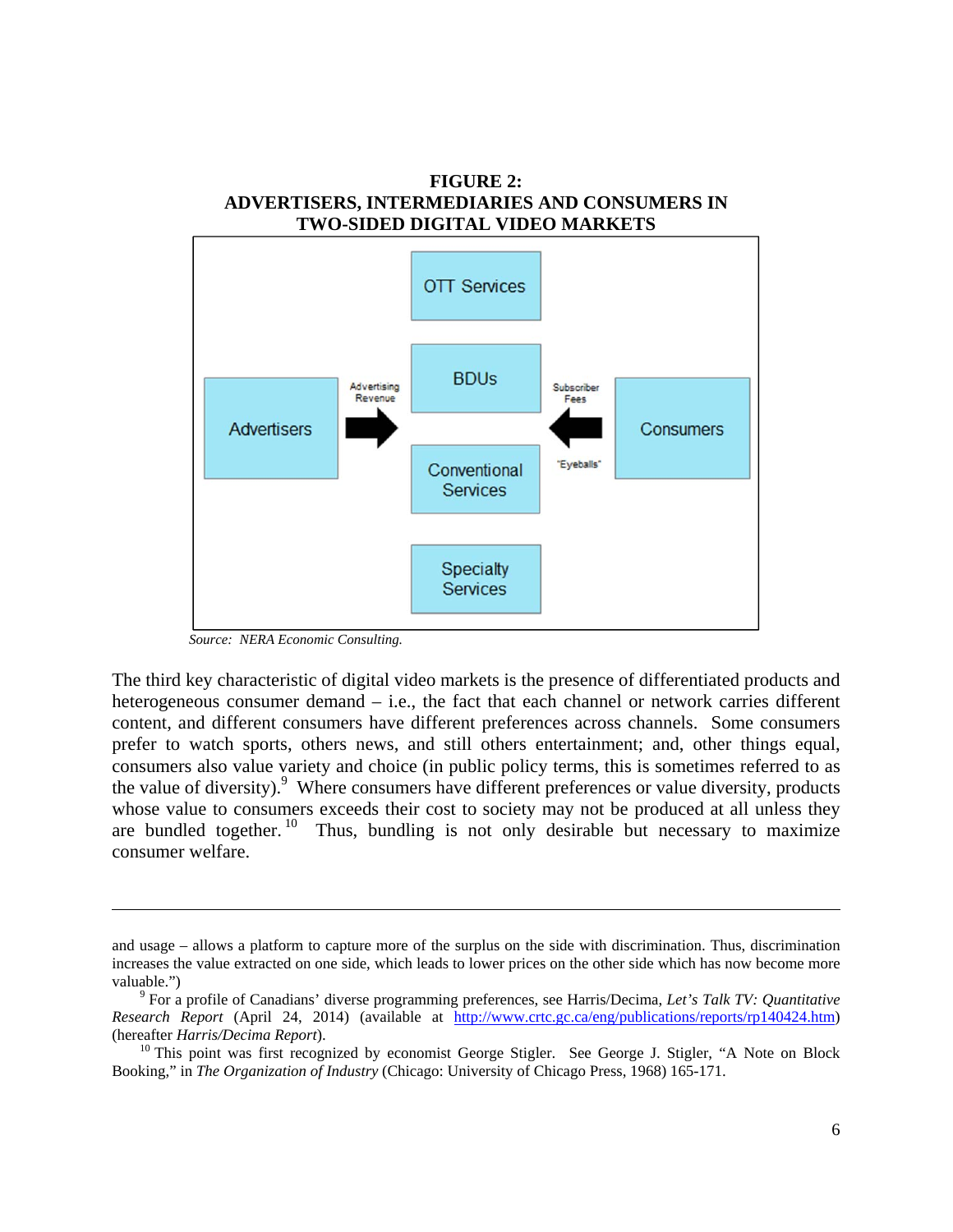To understand why, consider the following simple example. Suppose there are two products, which we will call Network X and Network Y. Each costs \$6 to produce and, once created, can be distributed to as many consumers as desire to have it without diminishing the amount left for others. (In economic terms, the goods are – like TV programming – "non-rivalrous.") Suppose further that there are two consumers, Aaron and Betty. Aaron values Network X at \$5 and Network Y at \$2, while Betty values Network X at \$2 and Network Y at \$5. Note that this example has the characteristics described above: high fixed costs, low marginal costs, differentiated products, and heterogeneous consumer demand.

| HYPUTHETICAL CONSUMER VALUATIONS OF TWO PRODUCTS |       |              |  |  |  |  |  |
|--------------------------------------------------|-------|--------------|--|--|--|--|--|
| Network                                          | Aaron | <b>Betty</b> |  |  |  |  |  |
|                                                  |       |              |  |  |  |  |  |
|                                                  |       |              |  |  |  |  |  |
| <b>Bundle</b>                                    |       |              |  |  |  |  |  |

**TABLE 1: HYPOTHETICAL CONSUMER VALUATIONS OF TWO PRODUCTS** 

*Source: NERA Economic Consulting.* 

Suppose bundling is prohibited, such that each network must be offered separately. As can be easily discerned, the most either consumer will pay for either network is \$5. However, if the price is set at \$5, only one unit will be sold, and the revenues for each network will not be sufficient to cover the \$6 cost of production. Similarly, if the prices for each network is set at \$2 (so that each consumer purchases the network), total revenues are only \$4, two dollars short of what is required. No matter what prices are set, if bundling is prohibited neither network will be produced.

If bundling is permitted, on the other hand, each consumer will happily pay up to \$7 for the two networks combined, generating \$14 in revenue, \$2 more than is needed to cover costs. Thus, allowing bundling causes both products to be produced, and social welfare is increased by \$2 relative to the non-bundling world. By combining demand for the two products, consumers are able to signal to producers that their total valuation exceeds the cost of production.

A fourth characteristic, which goes hand in hand with product differentiation, is that consumers must incur search costs in order to identify and choose which programming to watch. Increasingly sophisticated electronic program guides reduce the costs to consumers of choosing among available programs, but the ability to actually sample is limited to the channels to which the consumer "subscribes." Bundling – giving consumers free access to channels which they may not watch, or may watch only infrequently – thus serves to lower search costs by allowing consumers to sample programming about which they might otherwise be unaware. Consumer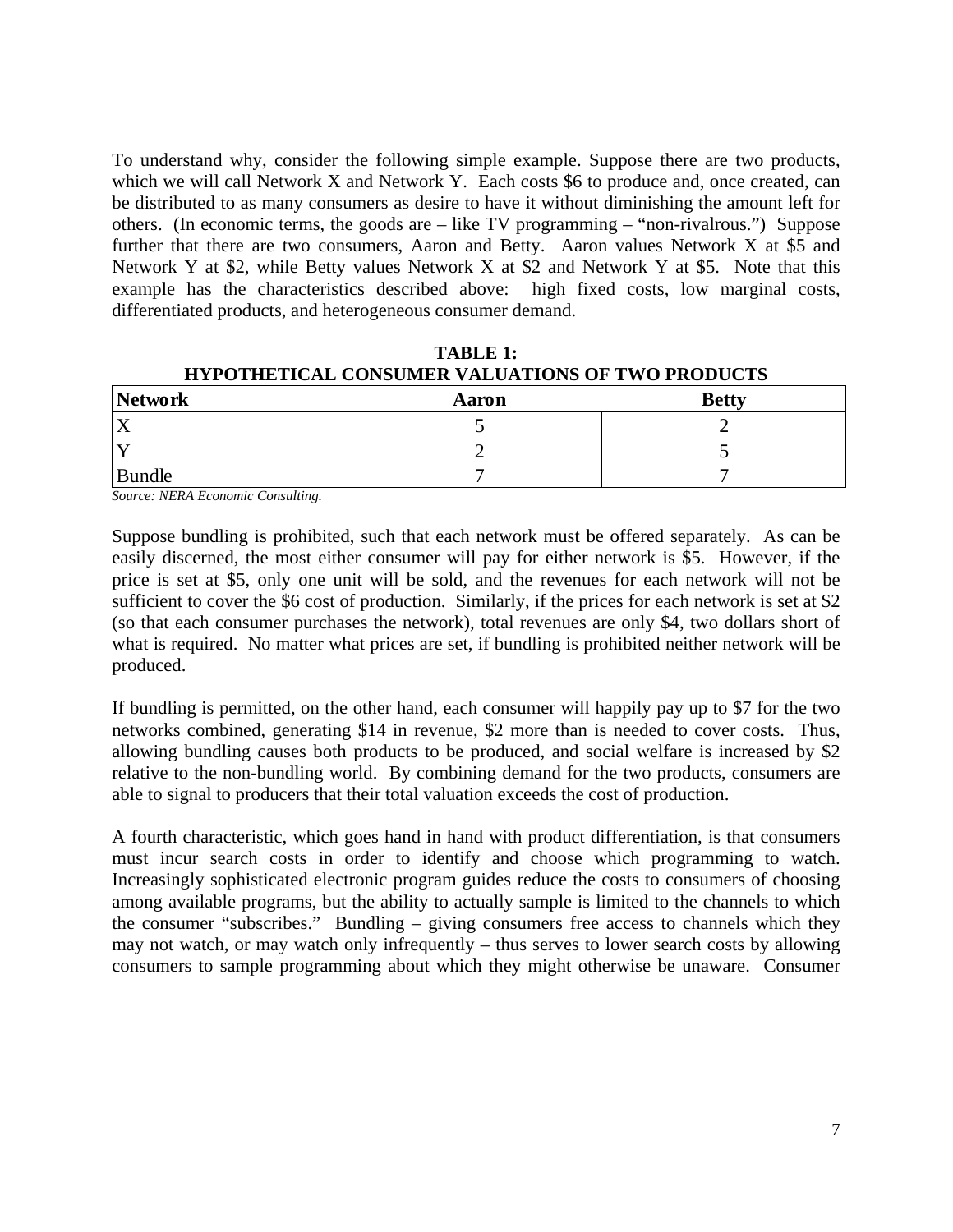research suggests that a large proportion of television viewing decisions are made through such "channel surfing" behavior.<sup>1</sup>

Each of these characteristics – economies of scale and scope, multi-sidedness, product differentiation and consumer heterogeneity, and high search costs – helps to explain the prevalence of bundling in video distribution. A fifth characteristic, however, must also be taken into consideration: the competitiveness of the markets for video creation and distribution.

To begin, the conditions necessary for bundling to have anticompetitive effects are extremely narrow (and unlikely to exist in actual markets).<sup> $12$ </sup> In addition, overall social welfare is generally increased as a result of the production of additional units (e.g., more programming services) that are valued by society at more than the cost of production. While it is theoretically possible for consumers to be made worse off as a result of price discrimination if they capture less of the total surplus, this result typically does not apply in dynamically competitive markets.<sup>13</sup> Moreover, competition does not need to be perfect: It is only necessary, as is the case in video markets, that consumers be able to choose between producers of differentiated products  $-$  e.g., between satellite, cable and IPTV services – or that new entry ("potential competition"), such as from OTT services, is feasible. It can easily be shown that under these circumstances, competition will drive the market to produce an economically efficient "mix" of bundled and unbundled services.<sup>14</sup>

As discussed in Section IV below, both of these characteristics – choice and potential competition – are present in the Canadian video content and distribution markets.<sup>15</sup>

<sup>&</sup>lt;sup>11</sup> See Federal Communications Commission (FCC), *Report on the Packaging and Sale of Video Programming Services to the Public* (November 18, 2004) at 14-15 (hereafter *FCC 2004 Report)* (citing research that nearly half

<sup>&</sup>lt;sup>12</sup> See Antitrust Modernization Commission, *Report and Recommendations* (April 2007) at 94-100 (available at http://govinfo.library.unt.edu/amc/report\_recommendation/amc\_final\_report.pdf).

 $h^{\text{13}}$  See e.g., William J. Baumol, "Regulation Misled by Misread Theory," AEI-Brookings Joint Center for Regulatory Studies (2006) at 3 ("[I]n equilibrium, these discriminatory prices are not haphazard in their welfare properties but will generally constitute a Ramsey optimum – satisfying the second-best welfare attributes of

revenue-constrained economic welfare.").<br>
<sup>14</sup> See Jeffrey A. Eisenach and Richard E. Ludwick, "The FCC's Further Report on a La Carte Pricing of Cable<br>
Television," CapAnalysis. Inc., (March 2006) at A14-A16 (available at CapAnalysis. Inc., (March 2006) at A14-A16 (available at http://apps.fcc.gov/ecfs/document/view;jsessionid=KrgwTWwNVnZJYvJGYyjqCWpyp9TfXF5Qv2L9BWmQzFJh 6WNk6Lbn!1675925370!1281169505?id=6518330666) (hereafter Eisenach and Ludwick (2006)).<br><sup>15</sup> See e.g., Einer Elhauge, "Why Above-Cost Price Cuts to Drive Out Entrants are Not Predatory – and the

Implications for Defining Costs and Market Power," *Yale Law Journal* 112 (January 2003) 681-827 at 687 ("Competition or low entry barriers will ensure that overall revenue from this output-maximizing pricediscrimination schedule does not exceed economic costs.")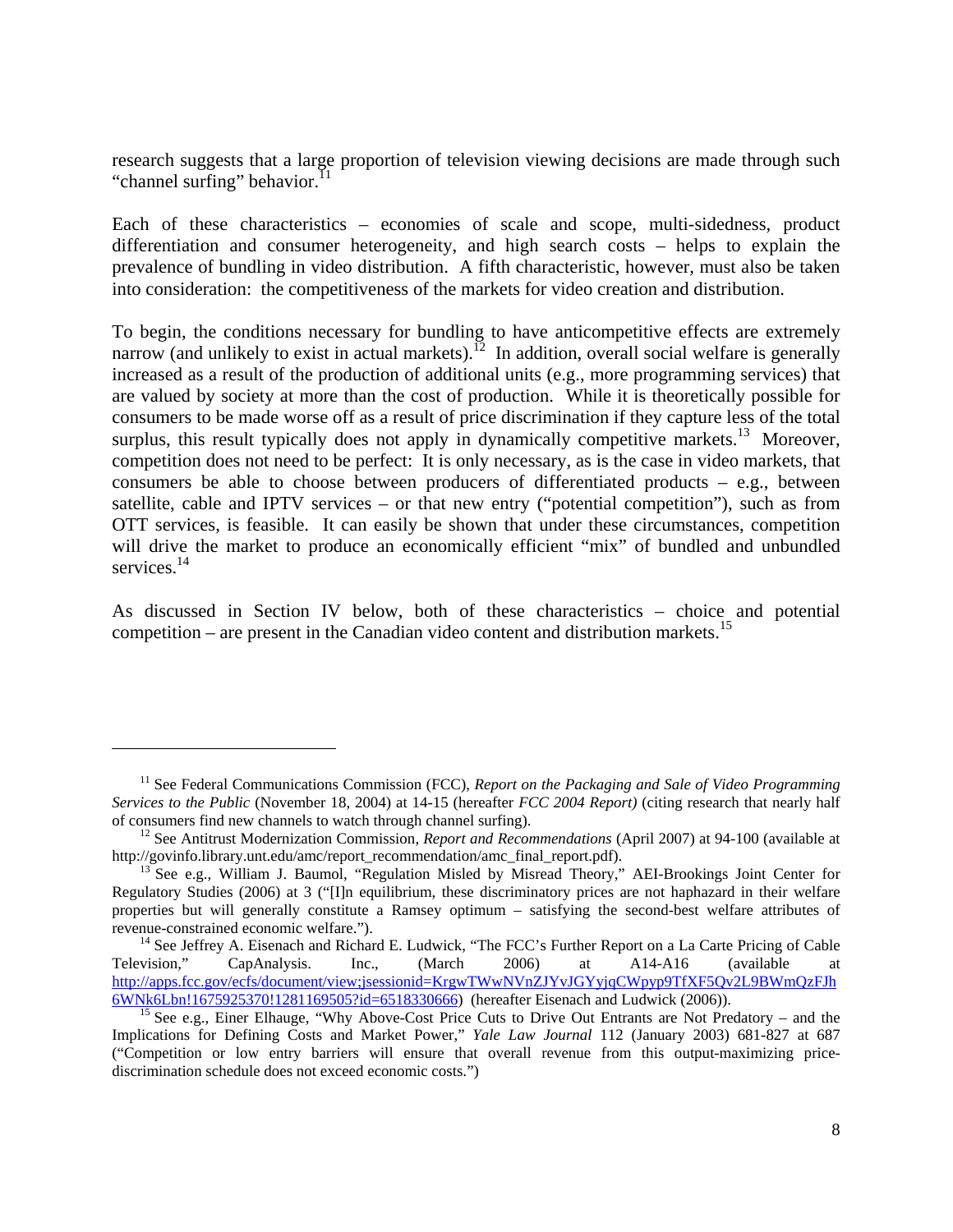#### **B. The Economic Evidence on Video Bundling**

Economists and industry analysts have undertaken a number of studies of the economics of video bundling. The overwhelming weight of this evidence supports the conclusion that bundling is economically efficient and, on balance, increases consumer welfare. The empirical studies also provide a range of estimates for the impact of mandatory unbundling on key performance metrics which can be used to assess the likely effects of the CRTC's proposals.

The most sophisticated study of the effects of mandatory unbundling in video distribution markets is Crawford and Yurukoglu  $(C&Y)$ .<sup>16</sup> Using an extensive U.S. data set, they model the behavior of consumers, distributors, and program creators. C&Y's theoretical model allows them to take into account both the direct effects of allowing consumers to choose among individual channels and the short-run impact of mandatory unbundling on upstream costs. They find that pick-and-pay mandates would more than double the prices paid by distributors for programming in the short run, wiping out any potential gains in consumer welfare. And, while they estimate that short-run total welfare might increase as a result of higher industry profits, they also note that that "[i]mplementation or marketing costs associated with a la carte would likely reduce both [consumer and total welfare] in the short run."<sup>17</sup> Thus, they conclude, "Our qualitative conclusion is that consumers could in principle benefit from mandatory à la carte at existing input costs, but would not in practice benefit due to input cost renegotiation in an à la carte world."<sup>18</sup> In other words, the price a service charges a BDU would need to increase in order to ensure the quality of the service didn't suffer.

C&Y also estimate the impact of build-your-own-package and themed tier mandates and find that the "outcomes under both … are worse for consumers." They estimate that a mandated build-your-own-package option would lower consumer welfare by 8.8 percent, while mandating themed tiers would make consumers worse off by 22 percent.<sup>19</sup> Essentially, they find that these options achieve the worst of both worlds: input prices still go up, but consumers benefit (even in the most immediate sense) little or not at all.

Importantly, the C&Y model does not attempt to account for longer-run consequences of mandatory unbundling, such as increased search costs for consumers, increased marketing costs for firms, or the potential for smaller channels to disappear altogether.<sup>20</sup> Taking these effects into

<sup>&</sup>lt;sup>16</sup> See Gregory S. Crawford and Ali Yurukoglu, "The Welfare Effects of Bundling in Multichannel Television Markets," *American Economic Review* 102(2) (April 2012) 643–685 (hereafter Crawford and Yurukoglu). 17 See Crawford and Yurukoglu at 644.

<sup>&</sup>lt;sup>18</sup> See Crawford and Yurukoglu at 679.

<sup>&</sup>lt;sup>19</sup> See Crawford and Yurukoglu at 679.

<sup>&</sup>lt;sup>20</sup> See Crawford and Yurukoglu at 675: ("We assume that preferences are invariant to the policy change. As discussed above, we assume that channels do not alter their programming following the policy change, nor do new channels enter or existing channels exit. We assume the technical, administration, billing, and marketing costs of firms are the same when firms are allowed to bundle as when firms are forced to sell channels à la carte. Finally, we assume that households don't incur any extra cognitive costs from choosing from the larger choice set.").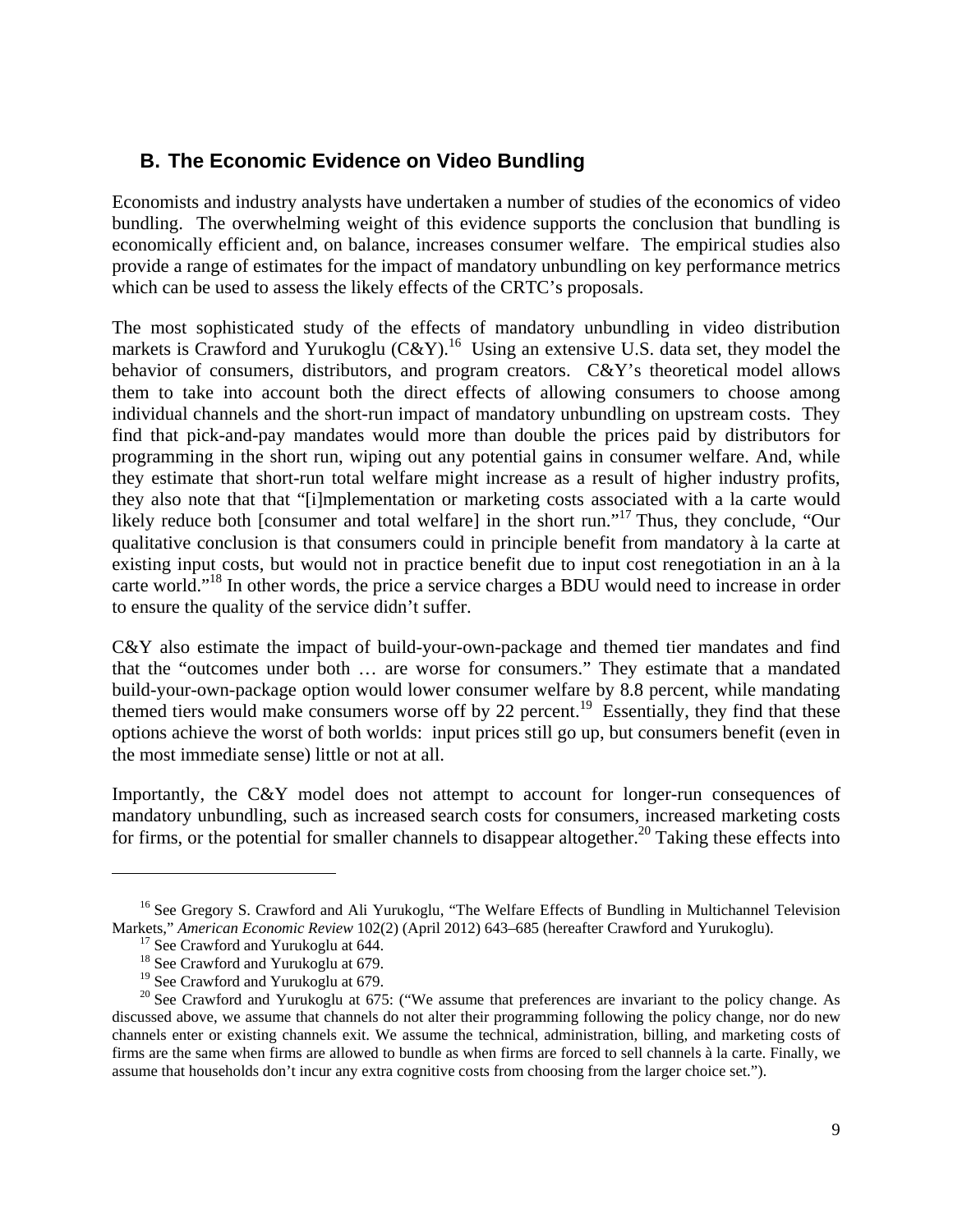account would result in an even more negative assessment of mandated unbundling. Moreover, their results do not depend on a decision by the regulator to regulate the prices of either pickand-pay or build-your-own-package offerings.

Another recent empirical study, by Dmitri Byzalov, found similar results. Byzalov models consumer choice of cable and satellite packages in a way that allows for the identification of consumers' willingness to pay for individual channels, and uses these estimates to simulate a "themed-tiers" mandate (comprised of seven mini-tiers). Even holding cable subscribership constant and programming costs constant, Byzalov finds that consumers would gain at most 35 cents per month from unbundling. However, Byzalov also notes that this is a "best case scenario." More realistically, he explains:

[C]able networks are likely to lose a lot of subscribers, which will significantly reduce their license-fee revenues. The loss of subscribers is likely to force the networks to sharply increase the wholesale license fees they charge per subscriber, in which case unbundling would hurt consumers. $^{21}$ 

Indeed, Byzalov finds that mandatory unbundling would result in a 40 percent drop in subscribership for the average cable network not carried on the basic tier,  $22$  and that prices for most tiers would rise, with the price for the sports tier more than tripling.<sup>23</sup>

Finally, Byzalov is also able assess the distributional effects of mandatory unbundling, and finds that "consumers who lose from unbundling are disproportionately larger, poorer households."<sup>24</sup>

A third empirical analysis, conducted by Booz Allen Hamilton (Booz Allen) in 2004, found that "[u]nder each of the scenarios evaluated, consumers would be worse off than today. Consumers would either pay more than today for far fewer channels, or would need to select as few as six cable networks to reduce their monthly bill below current levels."25 In addition to higher prices, the Booz Allen study also found that:

[N]etworks would face much more challenging economics due to lost advertising and higher marketing expenses. Advertising would fall by between 20% to 60%, depending on the specific network segment due to lost viewing and falling rates for advertising inventory as cable became a less efficient medium for advertisers. In addition, network

<sup>&</sup>lt;sup>21</sup> See Dmitri Byzalov, "Unbundling Cable Television: An Empirical Investigation" (July 2010) at 1 (hereafter Byzalov).<br><sup>22</sup> See Byzalov at 40. Viewership would drop for six of the seven mini-tiers he analyzes, with sports (67

percent) and non-premium movies (46 percent) losing the most viewers. See Byzalov at Table 7b. 23 See Byzalov at 41.

 $24$  See Byzalov at 39.

<sup>25</sup> See *The a la Carte Paradox: Higher Consumer Costs and Reduced Programming Diversity An Economic Analysis of the Implications of a la Carte Pricing on Cable Customers*, Booz Allen Hamilton (July 2004) at 1 (hereafter Booz Allen).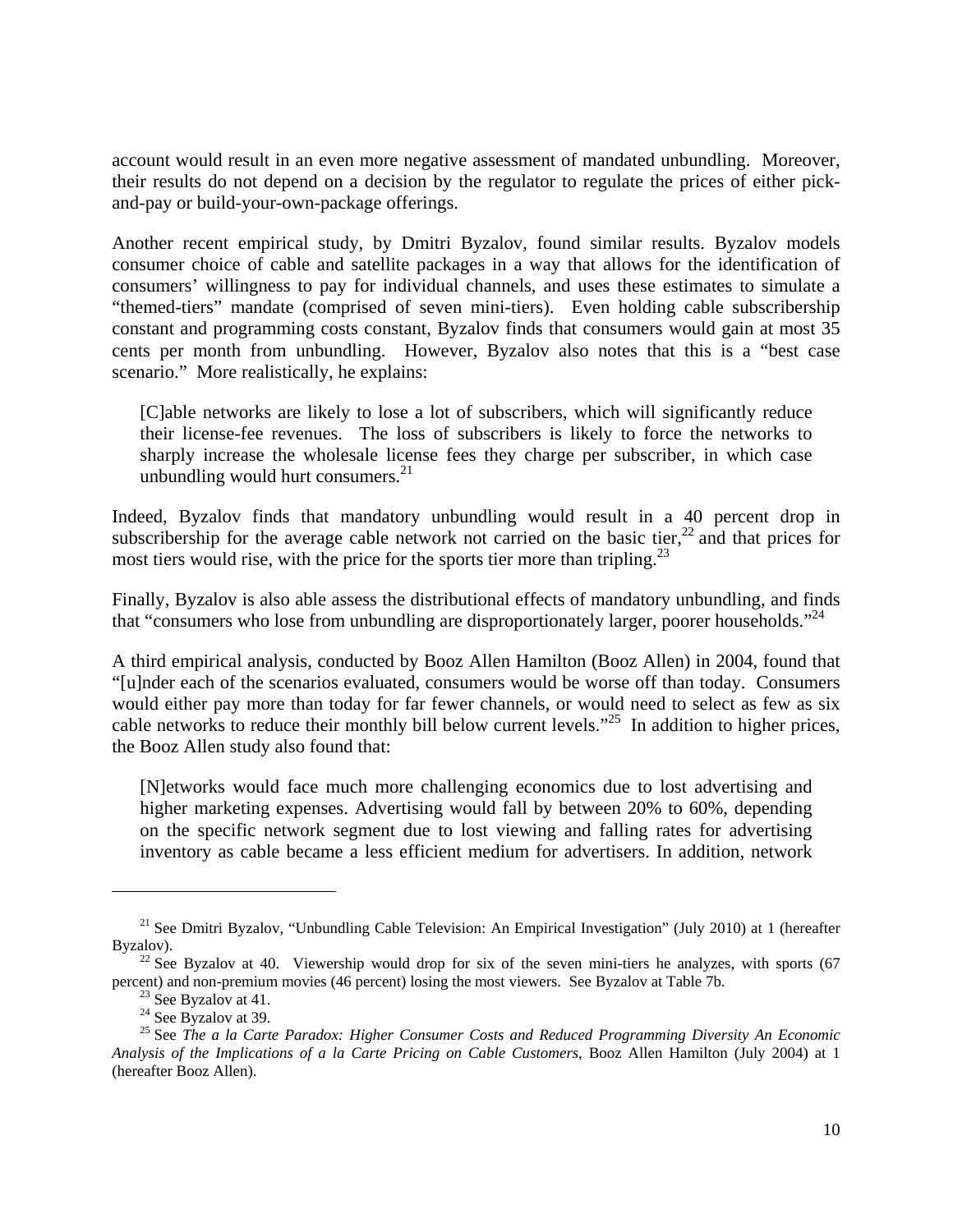marketing expenses would need to increase from today's 2% to 6% of revenues, to as much as  $20\%$  to 30% of revenues.<sup>26</sup>

The Booz Allen study formed part of the evidentiary basis for a formal inquiry conducted by the FCC. Based on the extensive record gathered in that matter, the Commission concluded that "the bundling of video programming for sale to consumers is likely a welfare-enhancing activity, after accounting for the cost savings and quality improvements, as well as the positive impacts to promote the production of valuable programming." <sup>27</sup>

While a subsequent report by FCC staff questioned the earlier report's findings, the staff study was widely criticized for failing to rebut or even acknowledge multiple economic studies submitted in the 2004 record, nearly all of which supported the Commission's conclusion, as well as reports by independent investment analysts reaching similar conclusions. <sup>28</sup> An independent review by the Congressional Research Service found that while "none of the studies or reports issued to date can be deemed definitive… an a la carte approach could have serious implications for diversity;" that "[r]equiring operators to offer all options might not meet the needs of all households … because the migration of some threshold number of households to a la carte pricing could undermine the economic feasibility of large tiers;" and, in any case, "that technological change is likely to precipitate new market dynamics."<sup>29</sup> As discussed below, that is precisely what has occurred with the rise of OTT programming services, which are radically changing market dynamics.

More recently, reports from independent investment analysts have also concluded that mandatory unbundling would have negative consequences for consumers and for the digital video ecosystem overall. For example, the Commission has already taken note of a December 2013 report by Needham Research which concluded that mandated unbundling in the U.S. would cause approximately two-thirds of pay TV networks (i.e., specialty networks) to become economically unviable.<sup>30</sup> The Needham study also estimates a proxy for consumer surplus associated with television viewing, noting that the cost per hour of television watched is far below consumers' opportunity costs, as measured by wage rates. On that basis, the study estimates that the loss of programming choices caused by mandatory unbundling would be between \$80 billion and \$113 billion per year – in other words, mandatory unbundling could reduce the welfare of each U.S. household by nearly \$1,000 annually. Other recent studies that have focused specifically on the impact of pick-and-pay proposals in Canada are discussed further below.

<sup>&</sup>lt;sup>26</sup> See Booz Allen at 35.<br><sup>27</sup> See *FCC* 2004 Report at 86.

<sup>&</sup>lt;sup>28</sup> An assessment of both the 2004 and 2006 FCC A La Carte reports, and the key economic studies upon which they were based, is contained in Eisenach and Ludwick (2006).

<sup>&</sup>lt;sup>29</sup> See Charles B. Goldfarb, *The FCC's "a la Carte" Reports, Congressional Research Services* (March 30, 2006) at 15 (available at http://research.policyarchive.org/2789.pdf).

<sup>&</sup>lt;sup>30</sup> See Laura Martin, *Valuing Consumers' TV Choices*, Needham Insights (December 1, 2013) (hereafter Martin).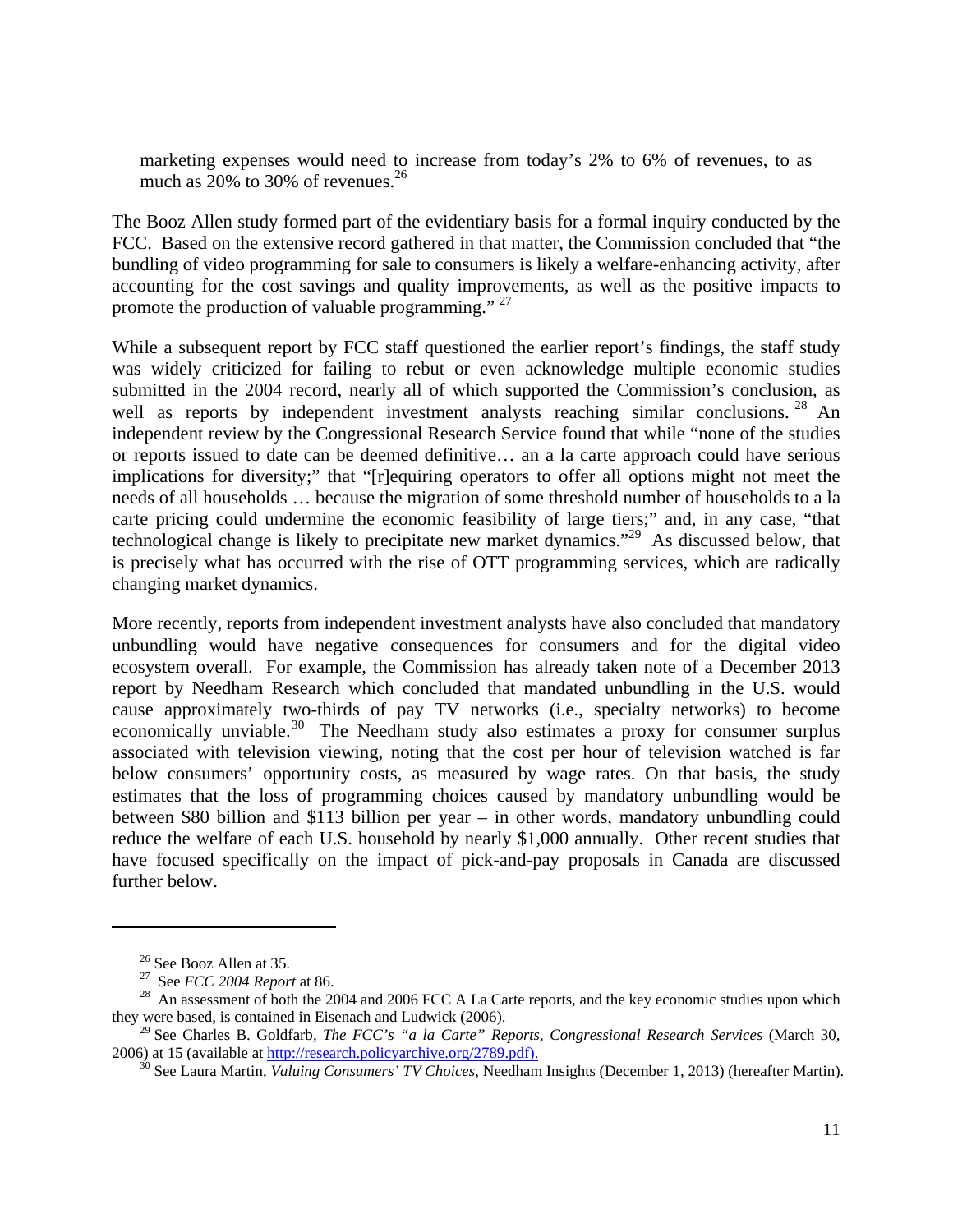#### **III. The Digital Video Market in Canada**

The Canadian market for digital video is dynamically competitive, with hundreds of conventional, specialty, pay-per-view and VOD programming options, and multiple firms offering BDU services through cable, DTH and IPTV infrastructures. Entry has occurred into both programming and distribution markets; and, with the vast majority of Canadian households now connected to broadband, OTT services offering a variety of both pick-and-pay and bundled offerings are making significant inroads, leading to significant changes throughout the video ecosystem. The industry also operates within an extensive regulatory framework, administered by the CRTC. The first subsection below briefly describes characteristics of the industry's structure and performance that are most relevant to issues at hand, and also briefly discusses the current regulatory framework. The second section discusses the ways in which technological and market forces are affecting the industry.

#### **A. Structure and Performance**

As the CRTC itself explains in its *April 24 Notice*, "[t]he Canadian television system is a thriving industry that directly employs almost 60,000 people. This system offers a wide range of over 700 Canadian and non-Canadian services."31 In its annual *Monitoring Report*, the Commission details the sector's strong performance and its contribution to the Canadian economy. In 2012, 86 percent of Canadians subscribed to cable or satellite television service, and 78 percent subscribed to high-speed Internet service.<sup>32</sup>

Like video content and distribution markets elsewhere, the Canadian market is not characterized by textbook variety "perfect competition."<sup>33</sup> Rather, as noted above, both markets are characterized by high fixed costs, product differentiation and rapid innovation – all characteristics associated with "dynamic competition." 34 In such markets, traditional measures of market concentration are understood to be less relevant in predicting industry performance (if relevant at all). Rather, economic efficiency in dynamically competitive markets depends on the ability of existing firms to innovate, of new firms to enter the market, and of consumers to exercise choice.

Canadian video markets exhibit all of these characteristics. For example, the number of television services authorized to operate in Canada grew from 701 to 744 between 2011 and 2012 alone; the number of French language services grew by 40 percent, from 101 to 141. More than three quarters of the increase in total services occurred among Canadian services.<sup>35</sup> In terms of choice, while the CRTC

<sup>&</sup>lt;sup>31</sup> See *April 24 Notice* at  $\P$ 12.<br><sup>32</sup> See CRTC, *Communications Monitoring Report* (September 2013) at ii (hereafter 2013 *Monitoring Report*).<br><sup>33</sup> The CRTC has indicated it will not approve transactions that would g

than 45 percent of the total television Canadian audience share, and will closely scrutinize transactions that would raise the level above 35 percent. See CRTC, *Diversity of Voices, Broadcasting Public Notice CRTC 2008-4* (January 15, 2008) at ¶87 (available at  $\frac{http://www.crtc.gc.ca/eng/archive/2008/pb2008-4.htm)}{34}$ .<br><sup>34</sup> For a complete discussion, see Eisenach (2012).

<sup>35</sup> See *2013 Monitoring Report* at 76.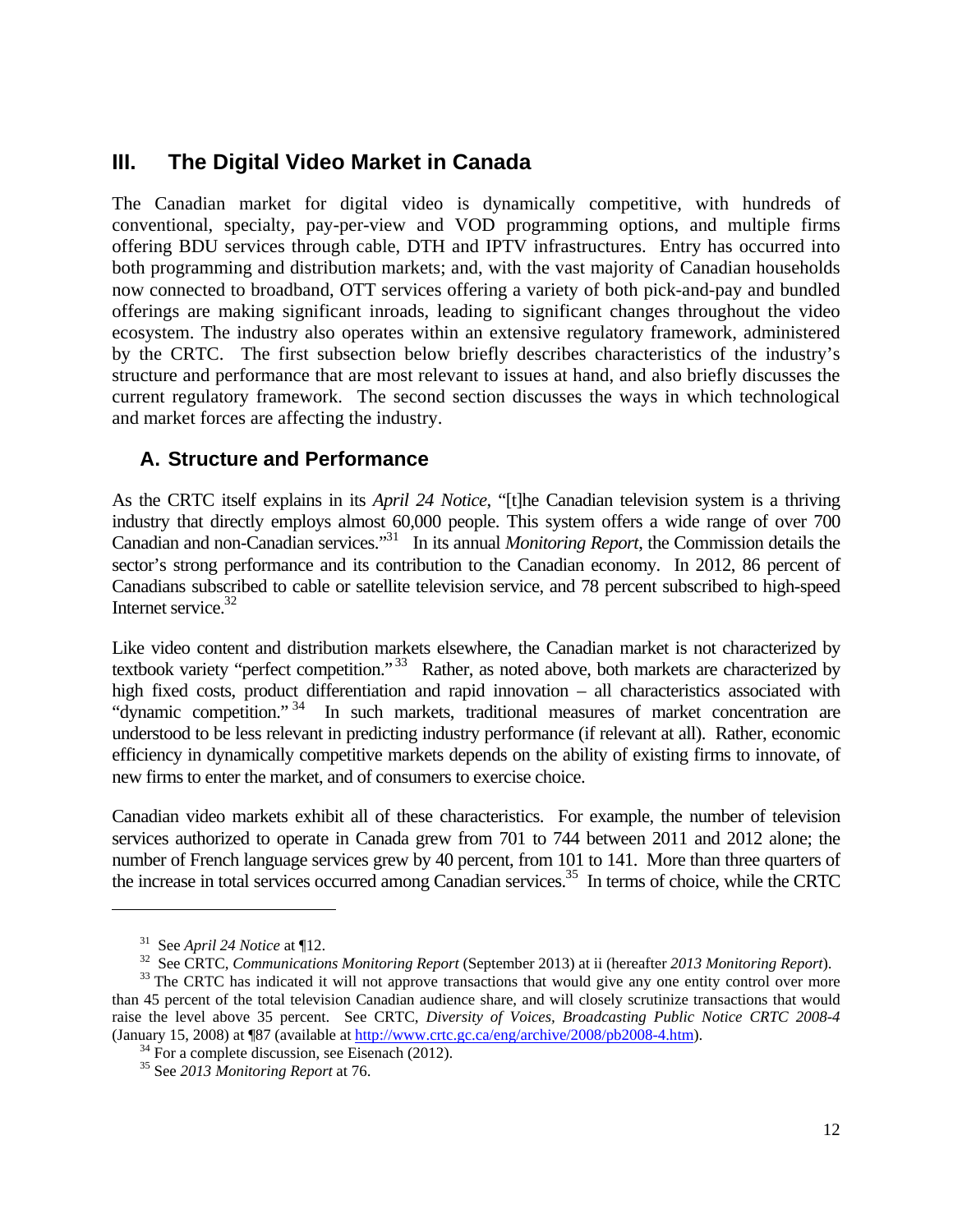does not report churn rates for BDUs, it does report that, on average, monthly turnover among high speed internet subscribers is 1.83 percent, implying that more than one out of five subscribers switch providers each year.<sup>36</sup> No BDU serves more than 30 percent of video subscribers,<sup>37</sup> and, in terms of programming diversity, viewing hours are spread out over eight major ownership groups, none of which serves more than roughly a third of the overall market.<sup>38</sup>

The upshot is that Canadian consumers can and do choose from a variety of traditional programming and distribution services, each of which has strong incentives to satisfy consumer demands for a variety of programming choices and packages, while also taking into account the effect of those choices on prices and program availability.

While Canadian video markets are subject to significant competition and entry, they also operate within an extensive regulatory framework. CRTC regulations distinguish between broadcast services, on the one hand, and specialty services (i.e., those not broadcast over the air), on the other. The rules further classify specialty services into three main categories, Category A, Category B, Category C news services and Category C sports services, which are subject to differing regulatory regimes. As shown in Figure 3 below, Category C news services are subject to both mandatory carriage and must comply with Canadian content obligations; as of May 19, Category C news services that are part of a discretionary package are also required to be offered separately (i.e., unbundled).<sup>39</sup> Category A services are required to be offered by all BDUs (though they also can be offered on any tier) and are also afforded genre protection, meaning that they are protected against competition from Category B services offering similar content. Category A services are also subject to significantly higher Canadian content requirements than Category B services. Category B services and Category C sports services are not required to be carried by BDUs and do not have genre protection, although Category C sports services do have significant Canadian content obligations. Finally, 9(1)(*h*) services are required to be carried on the basic tier by all but a handful of exempt BDUs.<sup>40</sup>

<sup>&</sup>lt;sup>36</sup> See *2013 Monitoring Report* at 143.<br><sup>37</sup> See *2013 Monitoring Report* at 112.<br><sup>38</sup> See *2013 Monitoring Report* (citing BBM Canada) at 85 (is prior to BCE's acquisition of Astral).

<sup>&</sup>lt;sup>39</sup> See CRTC, *Broadcasting Order CRTC 2013-735* (December 19, 2013) (available at http://www.crtc.gc.ca/eng/archive/2013/2013-735.htm).

<sup>&</sup>lt;sup>40</sup> See CRTC, *Broadcasting Regulatory Policy CRTC 2013-372* (August 8, 2013) (available at http://www.crtc.gc.ca/eng/archive/2013/2013-372.htm).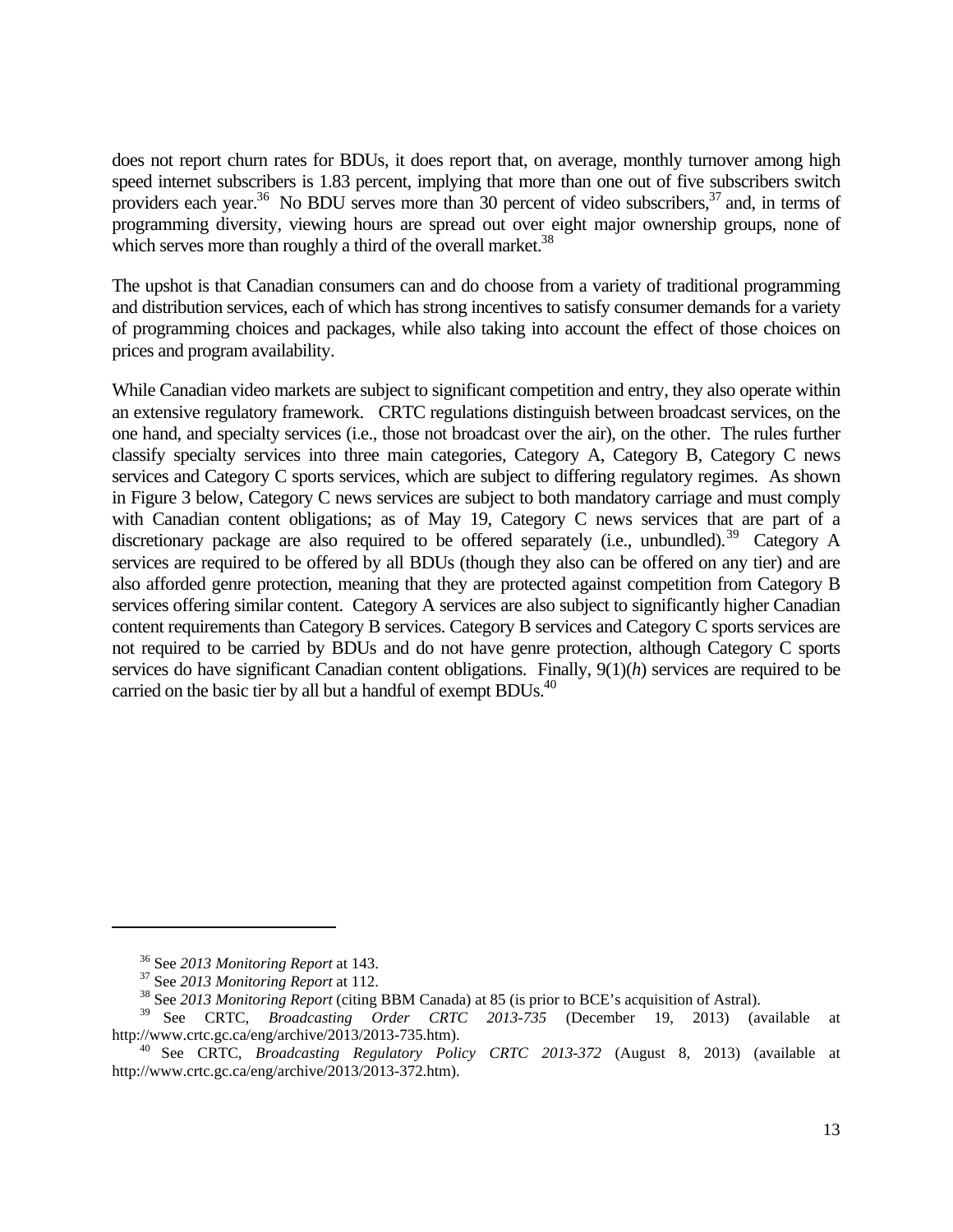| Category       | <b>Description</b>                                                                                                                                                                                                                                                                                                | Sub-Type  | <b>Service</b><br>Count | <b>Mandatory</b><br>Carriage | <b>Advertising</b><br><b>Allowed</b> | Format<br>Protection | Canadian<br>Programming<br><b>Expenditures (CPE)</b>                                                                                    |
|----------------|-------------------------------------------------------------------------------------------------------------------------------------------------------------------------------------------------------------------------------------------------------------------------------------------------------------------|-----------|-------------------------|------------------------------|--------------------------------------|----------------------|-----------------------------------------------------------------------------------------------------------------------------------------|
| $\overline{A}$ |                                                                                                                                                                                                                                                                                                                   |           |                         |                              |                                      |                      |                                                                                                                                         |
|                | Services with mandatory carriage.<br>Current analog services and former<br>Category 1 services excluding                                                                                                                                                                                                          | Specialty | 60                      | X                            | X                                    | X                    | CPE requirements are<br>set on a service-by-                                                                                            |
|                | national news and mainstream<br>sports networks.                                                                                                                                                                                                                                                                  | Pay       | 7                       | X                            |                                      | X                    | service basis.                                                                                                                          |
| $\overline{B}$ |                                                                                                                                                                                                                                                                                                                   |           |                         |                              |                                      |                      |                                                                                                                                         |
|                | Services without mandatory carriage.<br>Former Category 2 services.<br>Considered to be more niche by                                                                                                                                                                                                             | Specialty | 126                     |                              | X                                    |                      | CPE requirements for<br>services with more<br>than one million                                                                          |
|                | CRTC.                                                                                                                                                                                                                                                                                                             | Pay       | 3                       |                              |                                      |                      | subscribers.                                                                                                                            |
| C              |                                                                                                                                                                                                                                                                                                                   |           |                         |                              |                                      |                      |                                                                                                                                         |
|                | Genres the CRTC has opened up to<br>competition. National news and<br>mainstream sports broadcasters.                                                                                                                                                                                                             | Specialty | 10                      | X                            | X                                    |                      | 50% of Gross<br>Revenues minimum.                                                                                                       |
| 9(1)(h)        |                                                                                                                                                                                                                                                                                                                   |           |                         |                              |                                      |                      |                                                                                                                                         |
|                | Services with mandated carriage on<br>the basic service tier (in specified<br>areas) approved under Broadcasting<br>Act Section $9(1)(h)$ . Networks that<br>make "an exceptional contribution to<br>Canadian expression and reflects<br>Canadian attitudes, opinions, ideas,<br>values and artistic creativity". |           | 10                      | X                            | X                                    | X                    | There is no minimum<br>requirement, but to<br>warrant $9(1)(h)$ status<br>services must have<br>CPE higher than<br>Category A services. |

**FIGURE 3: BROADCASTING SERVICE REGULATORY CLASSIFICATIONS** 

*Source: CRTC.* 

 $\overline{a}$ 

Under the CRTC's proposal, Category A services would see a dramatic shift from their current regulatory status – in which they are ensured both mandatory carriage on BDUs and genre protection – to a "sink or swim" environment in which each service would be offered pick-and-pay to all BDU subscribers. As discussed below, the likely consequence would be a significant reduction in the reach of Category A services and, as a direct result, a significant drop in their advertising revenues, which currently account for approximately 50 percent of total Category A revenues.<sup>41</sup> As shown in Figure 4, Category A services are by far the largest set of services in terms of both revenues and profits.

<sup>41</sup> See CRTC, *Individual Pay Television, Pay-Per-View, Video-on-Demand Statistical and Financial Summaries*, *2009-2013* (available at http://www.crtc.gc.ca/eng/stats4.htm).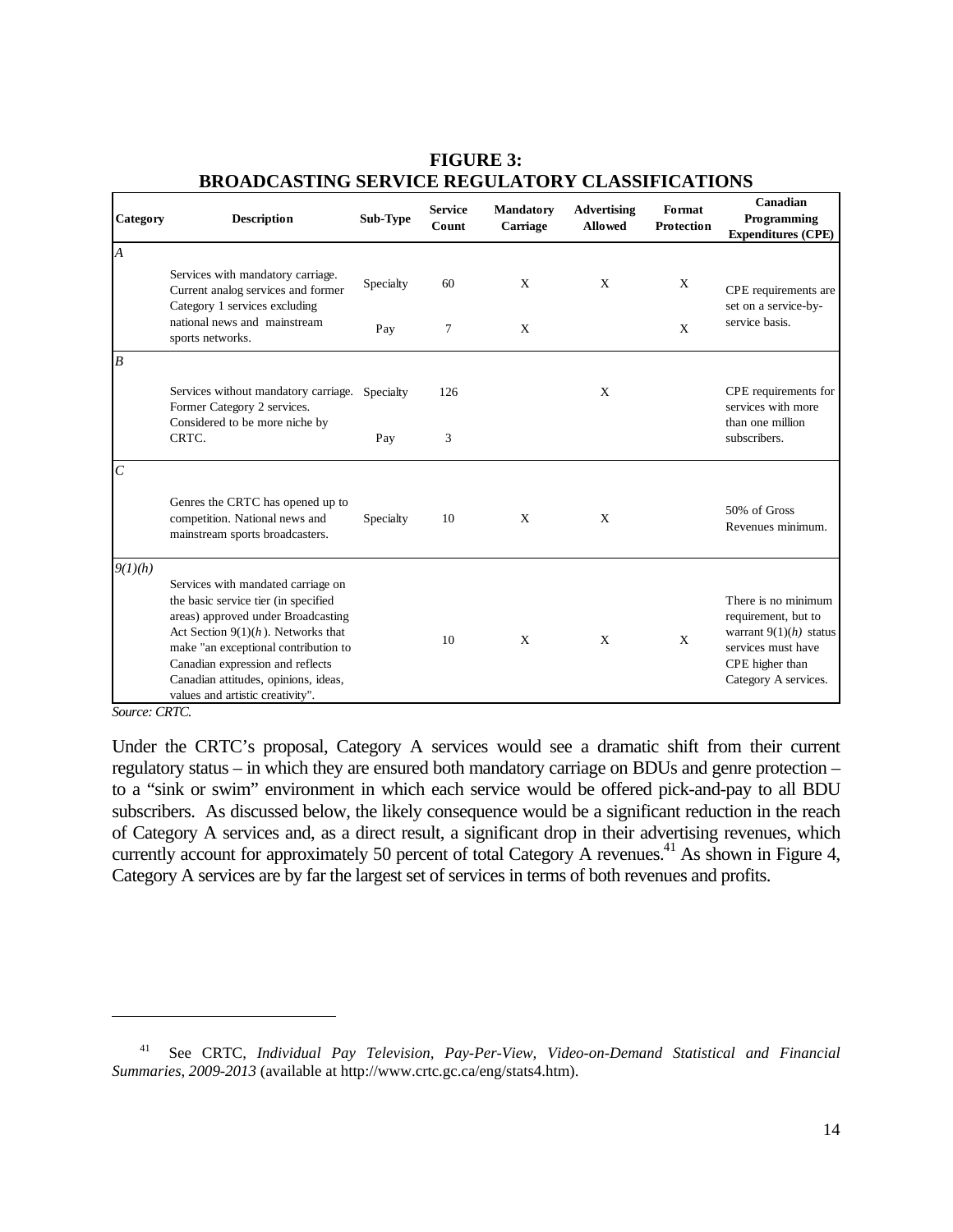![](_page_17_Figure_0.jpeg)

**FIGURE 4: REVENUES AND EBIT FOR ENGLISH LANGUAGE SERVICES (BY TYPE OF SERVICE - 2012)** 

The CRTC publishes detailed financial information on specialty services, including breakdowns of revenues (e.g., advertising versus subscription) and expenses (e.g., programming expenses vs. sales and promotion expenses). Table 2 below presents a summary of this data for 2013, showing average levels and percentage breakdowns for each financial metric and each category of service.

*Source: Credit Suisse.*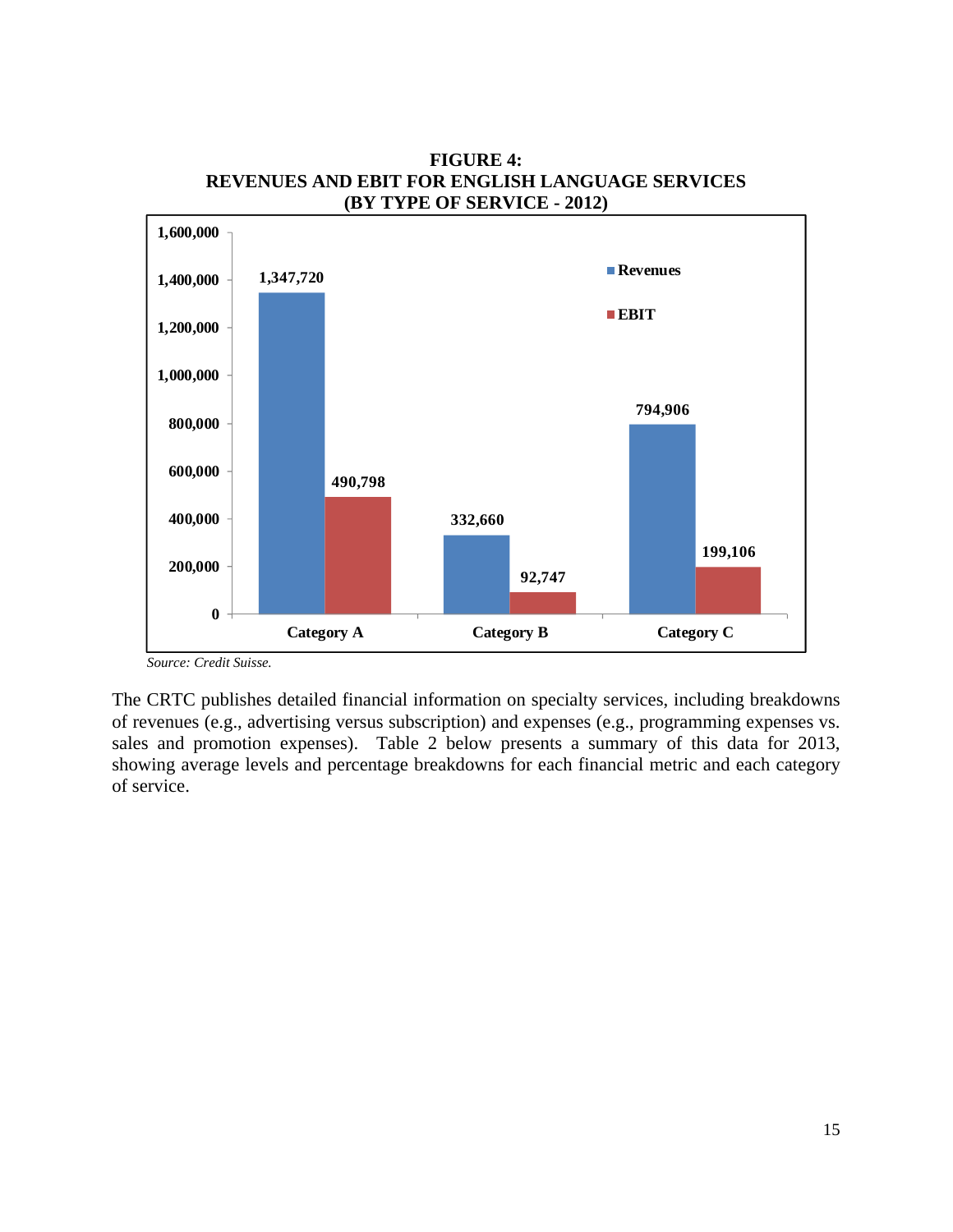| TABLE 2:                                         |
|--------------------------------------------------|
| <b>AVERAGE FINANCIAL AND PERFORMANCE METRICS</b> |
| (SPECIALTY SERVICES, BY CATEGORY, 2013)          |

| Category                                  | A          |       | B         |       | $\mathbf C$ |       | All        |       |
|-------------------------------------------|------------|-------|-----------|-------|-------------|-------|------------|-------|
|                                           | $($)$      | (9/6) | $($ \$)   | (9/6) | $($ \$)     | (9/6) | $($ \$)    | (9/6) |
| Network Count                             | 60         |       |           | 126   |             |       | 196        |       |
| Revenue                                   |            |       |           |       |             |       |            |       |
| Residential/Bulk/SMATV Subscriber Revenue | 9,864,284  | 34%   | 1,603,628 | 46%   | 60,446,452  | 54%   | 7.134.585  | 42%   |
| <b>DTH</b> Revenue                        | 3,917,272  | 14%   | 831,238   | 24%   | 19,634,413  | 18%   | 2,735,288  | 16%   |
| <b>Local Advertising Revenue</b>          | 390.584    | 1%    | 45,343    | 1%    | 4.104       | 0%    | 148,925    | 1%    |
| National Advertising Revenue              | 14,301,828 | 49%   | 838,807   | 24%   | 30,431,670  | 27%   | 6,469,980  | 39%   |
| Other Revenue                             | 428,754    | 1%    | 151,547   | 4%    | 1,540,334   | 1%    | 307,263    | 2%    |
| <b>Total Revenue</b>                      | 28,902,722 |       | 3,470,564 |       | 112,056,974 |       | 16,796,041 |       |
| Expenses                                  |            |       |           |       |             |       |            |       |
| Programming and Production                | 13,279,709 | 72%   | 1,484,678 | 59%   | 69,826,280  | 84%   | 8,582,218  | 75%   |
| Technical                                 | 906,581    | 5%    | 307,146   | 12%   | 2,004,078   | 2%    | 577,225    | 5%    |
| Sales and Promotion                       | 1.767.805  | 10%   | 248,324   | 10%   | 4,881,198   | 6%    | 949.843    | 8%    |
| Administration and General                | 2,443,727  | 13%   | 486,263   | 19%   | 6,140,429   | 7%    | 1,373,964  | 12%   |
| <b>Total Expenses</b>                     | 18,397,822 |       | 2,526,411 |       | 82,851,984  |       | 11,483,250 |       |
| Operating Income                          | 10,504,901 | 36%   | 944,152   | 27%   | 29,204,990  | 26%   | 5,312,791  | 32%   |
| Depreciation                              | 461.969    | 2%    | 60,420    | 2%    | 2,379,106   | 2%    | 301,643    | 2%    |
| <b>P.B.I.T.</b>                           | 10.042.931 | 35%   | 883.732   | 25%   | 26,825,883  | 24%   | 5,011,148  | 30%   |
| <b>Interest Expense</b>                   | 665.626    | 2%    | 37,780    | 1%    | 2,606,766   | 2%    | 361,048    | 2%    |
| Adjustments - Gain (Loss)                 | 45,836     | 0%    | $-39,177$ | $-1%$ | 1,216,735   | 1%    | 50,924     | 0%    |
| Pre-tax Profit                            | 9,423,141  | 33%   | 806,776   | 23%   | 25,435,852  | 23%   | 4,701,024  | 28%   |
| <b>Canadian Programming Expenses</b>      |            |       |           |       |             |       |            |       |
| Acquisition of Rights                     | 6,068,226  | 62%   | 326,293   | 50%   | 21,201,329  | 38%   | 3,149,080  | 50%   |
| Script & Concept                          | 142.082    | 1%    | 8,035     | 1%    | $\Omega$    | 0%    | 48.660     | 1%    |
| Filler Programming + Program Production   | 3,555,747  | 36%   | 304,043   | 47%   | 35,035,176  | 62%   | 3,071,459  | 49%   |
| Investment in Programming                 | 24,124     | 0%    | 10,852    | 2%    | $\Omega$    | 0%    | 14,362     | 0%    |
| <b>Total Canadian Programming</b>         | 9,790,179  |       | 649,223   |       | 56,236,505  |       | 6,283,561  |       |
| Canadian Programming / Revenue (%)        | 33.9       |       | 18.7      |       | 50.2        |       | 37.4       |       |
| <b>Subscribers</b>                        | 4,355,312  |       | 1,901,013 |       | 6,694,093   |       | 3,913,268  |       |
| <b>Average Weekly Reach Network Count</b> | 41         |       | 62        |       | 6           |       | 109        |       |
| Average Weekly Reach (%)                  | 10.7       |       | 2.2       |       | 15.9        |       | 6.1        |       |

Source: NERA Economic Consulting, based on CRTC and CMDC data (CMDC, Media Digest, 2013/2014 (2014) at 44-49). *Note: Canadian Programming/Revenue (%) data are totals.* 

The data portrayed in Table 2 illustrates several important characteristics of specialty service performance which are relevant to assessing the impact of an unbundling mandate. First, advertising accounts for approximately 40 percent of all specialty service revenue, and for 50 percent of total revenue for Category A services. Since advertising revenue is a function of distribution, the effect of an unbundling mandate would be to reduce this source of revenue, shifting more of the burden for paying for content and distribution onto subscribers. Second, sales and promotion expenses account for only eight percent of total expenditures. Because mandatory unbundling would increase consumer search costs and force services to market themselves directly to subscribers, sales and promotion expenses would be likely to increase significantly.

#### **B. The Impact of Technological and Market Trends**

The growth of the Internet is having at least two significant effects on video distribution markets which are relevant to assessing mandated unbundling. First, as is widely recognized, the growth of online media of all kinds – including video platforms such as YouTube – is providing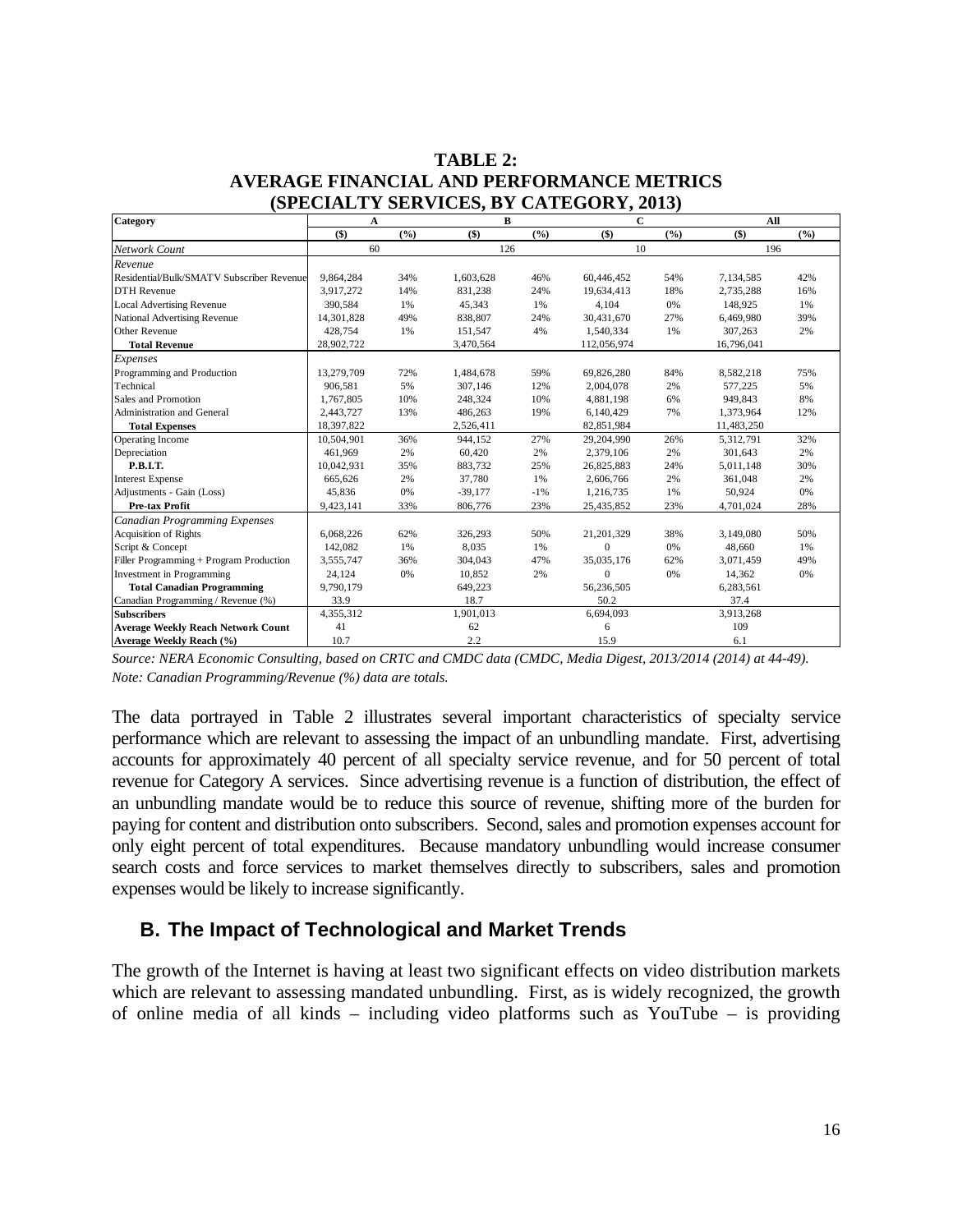advertisers with alternative outlets and placing downward pressure on traditional television advertising revenues. As the Commission reports, advertising is declining as a proportion of both conventional and specialty TV revenues, falling from 62 percent of revenues in 2008 to 53 percent in  $2012.<sup>42</sup>$ 

The Commission has also noted that technological changes have led to greater consumer choice, and that this trend is likely to continue in the future. Indeed, both the *April 24 Report* and the *April 24 Notice* discuss the transformational changes already underway in digital video markets, and suggest that regulatory changes are necessary in order to accommodate these changes.<sup>43</sup> While it is no doubt true that regulations need to adjust to the changing marketplace, what the Commission has not done is provide a rationale for mandating outcomes – increasing consumer choices for video packaging – that are already being produced in the market.

The trend towards increasing choice in BDU programming began with the move from analog to digital cable systems starting in the mid-2000s, which reduced significantly the transactions costs of providing pick-and-pay functionality.44 More recently, Internet-based services have begun providing consumers with choices ranging from real-time viewing of various programs (e.g., major sports events) to the ability to choose from an extensive catalogue of archived programs provided over both independent and vertically integrated platforms.

The Commission has followed these developments closely for many years. In 2008, for example, it noted that "The Canadian broadcasting system, like other broadcasting systems throughout the world, is currently adapting to new, multi-platform, digital technologies. While traditional linear television channels still command the largest audiences and revenues, there is no denying the growing impact of VOD and new media platforms."<sup>45</sup> Three years later, based on its OTT factfinding exercise, the Commission noted evidence that:

[M]ost Canadians now have the opportunity to consume content when, where and how they want. Canadians are using devices such as PCs, tablets, games consoles, Internetconnected set-top boxes and/or smartphones to access audio-visual and audio programming in a way increasingly akin to a traditional television or radio experience.<sup>46</sup>

The *April 24 Report* makes a similar point: "Due to recent technological changes, many consumers are now using a range of platforms and devices that allow them to have more control

<sup>&</sup>lt;sup>42</sup> See 2013 Monitoring Report at 87.<br><sup>43</sup> See *April 24 Notice at*  $\sqrt{26}$ ; see also CRTC, *Maximizing the Ability of Canadian Consumers to Subscribe to Discretionary Services on a Service-By-Service Basis* (April 24,

<sup>&</sup>lt;sup>44</sup> See *FCC 2004 Report* at 12-14. By 2012, approximately 80 percent of Canadian BDU subscribers were receiving digital services. See 2013 Monitoring Report at 114.<br><sup>45</sup>See CRTC Public Notice 2008-100 at 127.<br><sup>46</sup> See CRTC, Results of Fact-Finding Exercise on the Over-the-Top Programming Services (October 2011) at 4

<sup>(</sup>available at http://www.crtc.gc.ca/eng/publications/reports/rp1110.htm).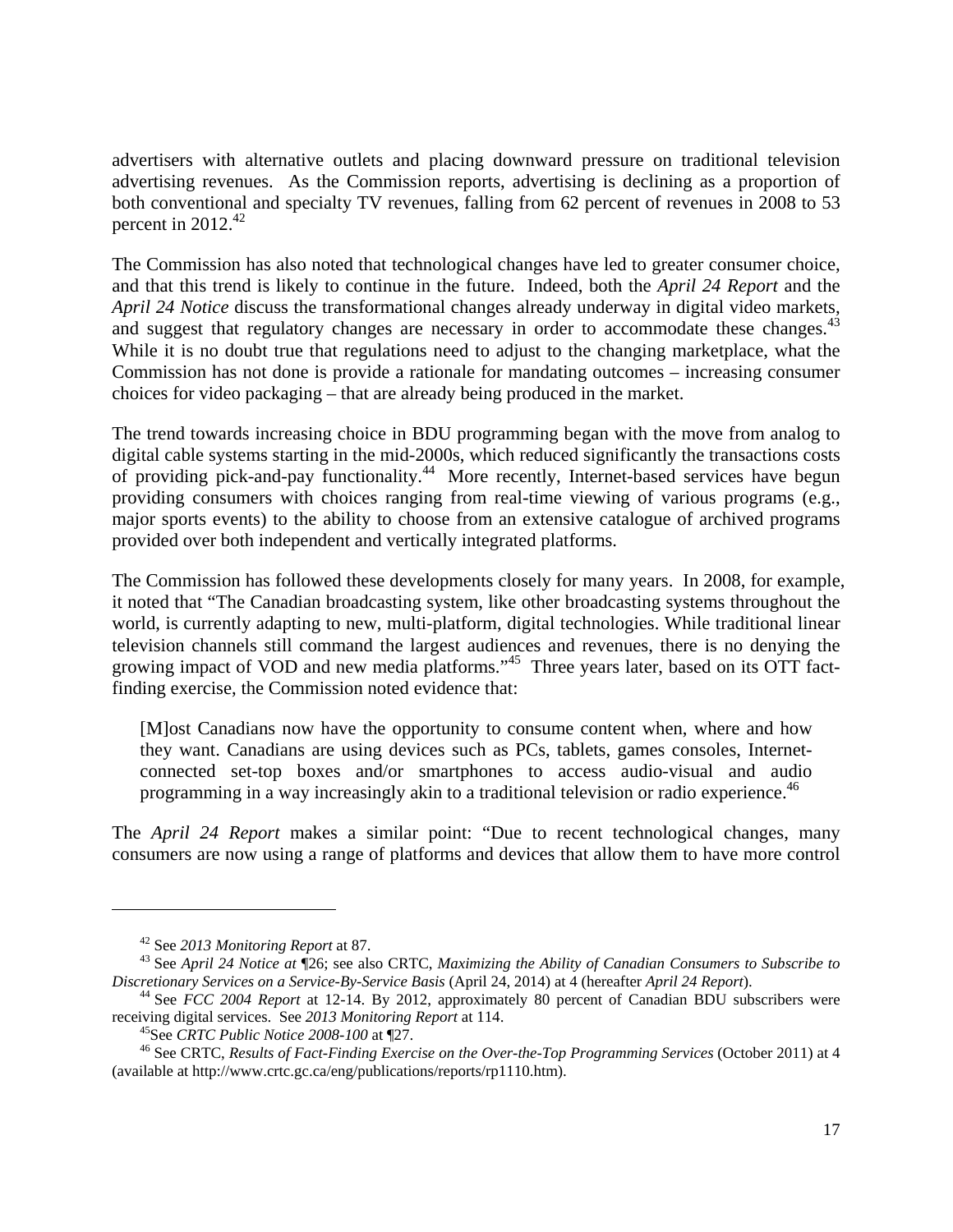over the audiovisual content they watch, thus making for a more customized viewing experience."<sup>47</sup>

While the extent to which OTT services function as direct substitutes for BDU services, as opposed to complements, remains unclear,  $48$  there is little question that they are providing consumers with additional choices and encouraging BDUs to innovate, including offering increased programming choices. A recent report from Credit Suisse, for example, notes that Danish video distributor Yousee recently launched a pick-and-pay offering "to protect against increasingly popular over-the-top services from Netflix and HBO,"<sup>49</sup> and found that "Given that traditional TV subscribers are starting to decline, providing greater packaging flexibility is likely in the industry's best long-term interest."50 As shown in Figure 5, Canadian BDUs are offering increasingly diverse choices of programming.

![](_page_20_Figure_2.jpeg)

|                  | <b>Least Flexible</b>                            |                                                           | <b>Most Flexible</b>                                            |
|------------------|--------------------------------------------------|-----------------------------------------------------------|-----------------------------------------------------------------|
|                  | <b>Tiered</b>                                    | <b>Theme Pack</b>                                         | <b>Pick &amp; Choose</b>                                        |
| <b>Cable</b>     | <b>Rogers</b><br><b>Shaw Cable - Traditional</b> | Cogeco - ON<br><b>Shaw Cable -</b><br><b>Personalizer</b> | <b>Videotron</b><br>Cogeco - PQ<br><b>Rogers - London Trial</b> |
| <b>Satellite</b> | <b>Bell Satellite - ON</b>                       | <b>Shaw Direct</b>                                        | <b>Bell Satellite - PQ</b>                                      |
| <b>IPTV</b>      | <b>Bell Fibe - ON</b>                            | <b>TELUS - IPTV</b>                                       | <b>Bell Fibe - PQ</b>                                           |
|                  |                                                  |                                                           |                                                                 |

*Source: Credit Suisse.* 

 $\overline{a}$ 

While online television remains a relatively small share of overall viewing, it is generally agreed that its share will continue to grow. Ryland and Sherman, for example, conclude that "As the speed and quality of online video transmission continues to rise, as broadband diffusion grows, as more efficient and portable media players continue to proliferate, and as the interaction

<sup>&</sup>lt;sup>47</sup> See *April 24 Report* at 4.<br><sup>48</sup> See FCC, *Annual Assessment of the Status of Competition in the Market for the Delivery of Video Programming*, MB Docket No. 12-203 (July 22, 2013) at ¶132.

 $49$  See Colin Moore and Robert Peters, "Cable and Broadcasting: Unbundling the Risks of Cable Unbundling," Credit Suisse (November 1, 2013) at 11 (hereafter *Credit Suisse*). 50 See *Credit Suisse* at 2.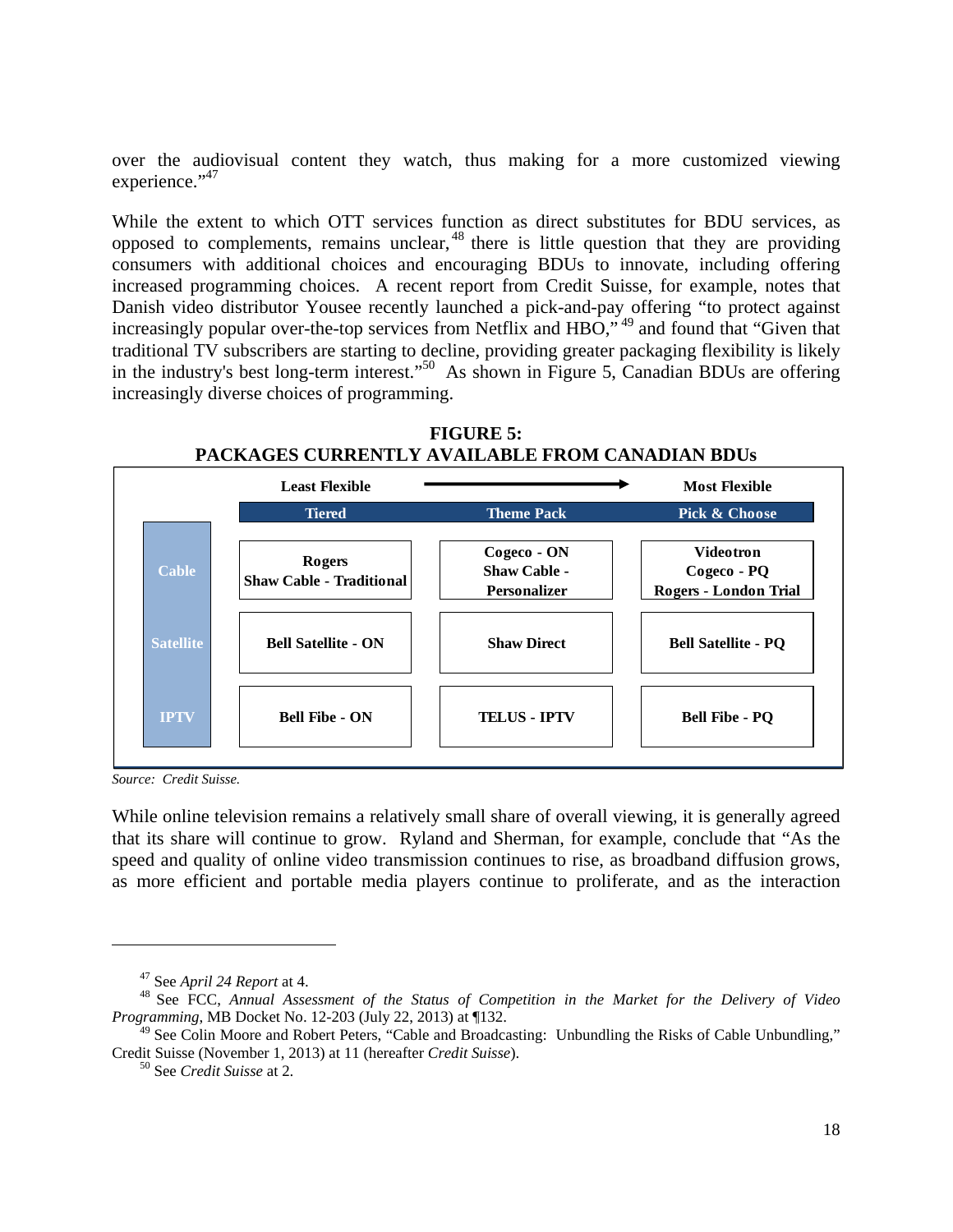between consumers and video content providers becomes more seamless, the economic viability of the online video entertainment industry seems bound to improve."51

## **IV. Assessing the Impact of "Pick-and-Pay"**

In the *April 24 Notice*, the CRTC indicates that it is considering adopting requirements that BDUs offer a small basic service comprised of local conventional Canadian television stations, 9(1)(*h*) services, and certain educational and community services and that all other services be offered on both a pick-and-pay and build-your-own-package basis. It also proposes to allow BDUs to continue to offer bundles as in the current marketplace. 52 The Commission's view appears to be that it can essentially have the best of all worlds – allowing consumers who wish to "pick-and-pay" to do so, while still achieving the efficiency benefits of bundling and the rich and diverse content choices it promotes.<sup>53</sup>

For reasons explained below, this is unlikely to be the case. Rather, the main effects of the proposed changes are likely to be: (a) a smaller and less efficient video programming and distribution marketplace; (b) a reduction in programming choice, at least with respect to Canadian programming; and, (c) for many and perhaps most consumers, higher overall costs.

#### **A. Policy Options**

The *April 24 Notice* contemplates sweeping changes in the way the CRTC regulates Canadian television markets. In addition to the proposed pick-and-pay and build-your-own-package mandates, the Commission indicates it is considering removing the current "must carry" obligation as it applies to Category A services, as well as making significant changes to the way it regulates non-Canadian programming services, eliminating the requirement that consumers receive a preponderance of Canadian programming, modifying its rules regarding simultaneous substitution, and making significant changes in the ways in which it promotes various forms of Canadian and local programming. While the analysis here focuses on the contemplated changes most closely associated with mandatory unbundling, the sweeping nature of the proposed changes (described by Credit Suisse as posing "historic regulatory tradeoffs")<sup>54</sup> makes it difficult to predict accurately the net effects with any degree of assurance. In this sense, the only certain effect of such a sweeping reform would be tremendous regulatory uncertainty.

<sup>&</sup>lt;sup>51</sup> See Ryland Sherman and David Waterman, "Technology and Competition in U.S. Television: Online vs. Offline" (September 21, 2012). A 2014 survey by nScreenMedia indicates that in the U.S., more households (80 percent) now watch at least some free Internet videos than watch pay-TV. See Colin Dixon, "View My Video – Consumer Digital Media Consumption," nScreenMedia (Q2 2014) (available at http://nscreenmedia.us6.listmanage1.com/subscribe?u=69bd8ae9c0&id=98cbb9c8c6, registration required).<br><sup>52</sup> See *April 24 Report* at 4.<br><sup>53</sup> See *April 24 Report* at 6 ("The proposed approach, which would offer Canadians choice, would help support

the viability of different elements of the system, therefore ensuring that a wide range of programming is available, including niche programming targeted to smaller audiences."). 54 See *Credit Suisse* at 5.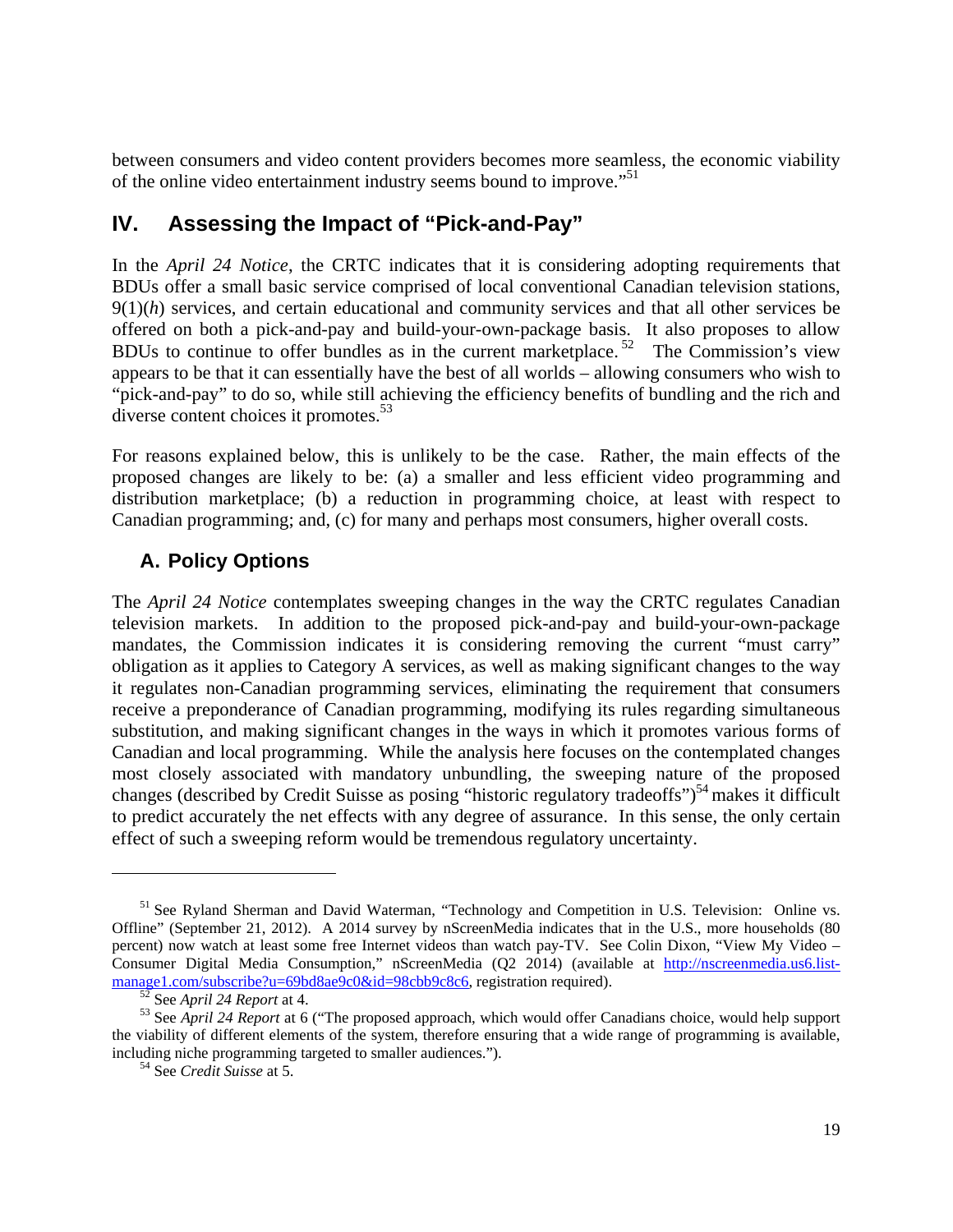Even taken in isolation, the regulatory implications of the proposed changes in mandatory carriage rules are quite complex, as suggested in the 12 specific questions put forward in the April 24 Notice.<sup>55</sup> Would some BDUs or DTH services be regulated differently from others? Would the Commission need to regulate affiliation agreements (e.g., with respect to penetration based pricing)? Would it need to regulate the size of the packages consumers could choose? These questions provide a window into the complex regulatory regime that would likely be needed to implement the proposed system. In an increasingly dynamic environment, it is at best questionable whether such a regime could be sufficiently adaptable to rapid changes in the marketplace. Thus, in addition to the direct economic effects of the proposed mandates, which are described immediately below, the CRTC should consider the desirability of imposing a complex new regulatory regime on a rapidly changing marketplace.

Even if the CRTC chooses to move ahead with some form of mandate, it should do so in a way that minimizes regulatory delay, inflexibility and uncertainty. For example, a simple "mustoffer" requirement of the sort proposed by Bell Canada could be implemented relatively easily, and would preserve the flexibility for BDUs and programmers to adjust their offerings to reflect ongoing changes in the market. A mandate that specified tiers or constrained pricing, on the other hand, would necessarily involve a more detailed and cumbersome regulatory regime that would impose inevitable costs, burdens and delays.

#### **B. The Economic Effects of Mandated Pick-and-Pay**

The empirical studies and other evidence summarized above show that the direct effects of a pick-and-pay/build-your-own-package regime would include higher marketing costs (since many services would no longer be automatically delivered to consumers for free sampling) and lower levels of penetration (since at least some consumers would choose smaller channel lineups). Lower viewership would lead to lower advertising revenues, while marketing and promotion costs would increase. Thus, as the Commission suggests, "Some channels might not survive in an environment marked by greater subscriber choice, leading to the loss of services that some Canadians enjoy."<sup>56</sup>

Table 3 below summarizes the results from the three most comprehensive quantitative assessments of the effects of mandatory unbundling, Booz Allen, Byzalov, and C&Y, with respect to the impact of mandatory unbundling on the penetration (i.e., subscribership) and viewership (i.e., reach) of unbundled services. The studies use different methodologies and data sets, and each assesses the effects of different proposals under different sets of assumptions, thus producing a range of estimates. As the table indicates, however, the studies are in broad agreement on both the direction and, within reasonable bounds, the magnitude of the estimated effects.

<sup>55</sup> See *April 24 Notice* at ¶49. 56 See *April 24 Report* at 5.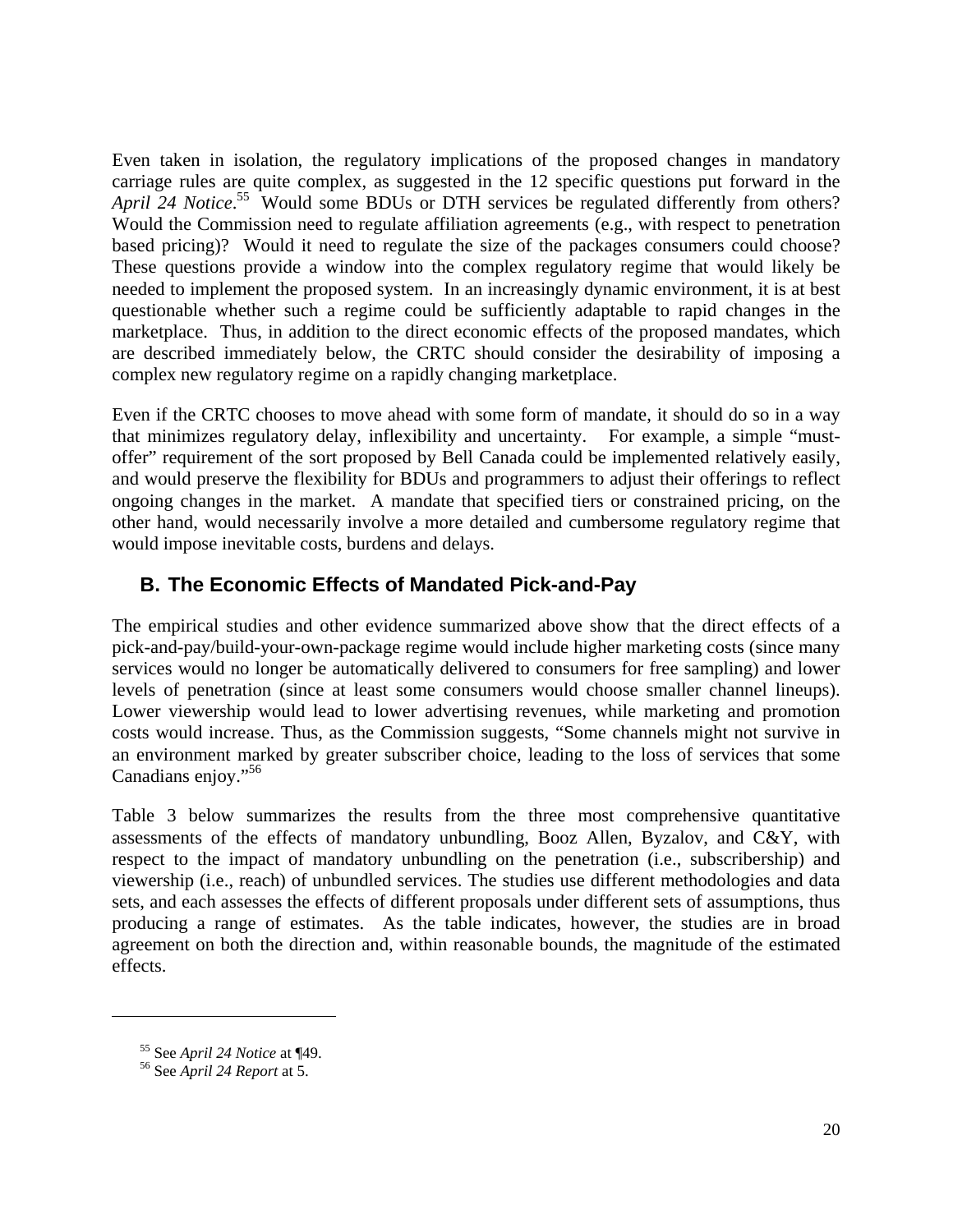| <b>Study</b>           |         | <b>Reduction in Penetration</b> |             | <b>Reduction in Viewership</b> |                  |         |  |
|------------------------|---------|---------------------------------|-------------|--------------------------------|------------------|---------|--|
|                        | Low     | <b>Mid-Point</b>                | <b>High</b> | Low                            | <b>Mid-Point</b> | High    |  |
| Booz Allen             | $-35%$  | $-56\%$                         | $-76%$      | $-13%$                         | $-18%$           | $-23%$  |  |
| <b>Byzalov</b>         | $-33%$  | $-41%$                          | $-48%$      | 9%                             | $-1\%$           | $-11\%$ |  |
| Crawford and Yurukoglu | $-19%$  | $-40%$                          | $-60%$      | $-1\%$                         | $-15%$           | $-29%$  |  |
| <b>Overall Average</b> | $-29\%$ | $-45%$                          | $-61\%$     | $-2\%$                         | $-11\%$          | $-21%$  |  |

#### **TABLE 3: ESTIMATED EFFECTS OF MANDATORY UNBUNDLING ON PENETRATION AND VIEWERSHIP**

*Source: Booz Allen, Byzalov, Crawford and Yurukoglu.* 

 $\overline{a}$ 

All three studies estimate that mandatory unbundling will significantly reduce penetration of discretionary services (i.e., those not included in a basic package). The smallest effect estimated by any of the three studies is a decline in penetration of 19 percent (C&Y) while the largest is 76 percent (Booz Allen). When midpoint estimates (the average of the high and low estimate) from the various scenarios in each study are examined, the range of estimates narrows, with Byzalov estimating a decline in subscribership of 41 percent and Booz Allen a decline of 56 percent. Taking an average of averages (i.e., calculating the average of the three mid-point estimates) yields an estimated decline in penetration of 45 percent.<sup>57</sup>

The three studies are also in broad agreement on the impact of unbundling on viewership. As shown in the right-hand side of the table, the range of estimates is somewhat wider, with Byzalov actually predicting a slight increase in viewership in his "best case" scenarios and C&Y predicting declines of up to 29 percent. The average of the midpoint predictions across all three studies is that viewership would decline by 11 percent.

These estimates can be used to estimate the impact of unbundling on certain key financial metrics of Canadian specialty carriers.

Using the financial and other data summarized in Table 3 above, it is possible to estimate the relationship between two pairs of variables: (1) penetration vs. sales and promotion expenses; and, (2) viewership vs. advertising revenues per subscriber. The first relationship captures the fact that services which are available to fewer customers do not benefit as much as more widely distributed services from "channel surfing," and must therefore spend more (other things equal) on sales and promotion. The second relationship, between viewership and advertising revenue per subscriber, captures the fact that more widely viewed networks are generally able to demand higher advertising rates than less widely viewed services.

Figure 6 below depicts the relationship between per-subscriber spending on sales and promotion expenses and penetration (as measured by the number of subscribers) for the Canadian specialty

<sup>&</sup>lt;sup>57</sup> Notably, these estimates are broadly consistent with Bell Media's own recent experience with "themed tiers" and "build-your-own-package" offerings by TELUS and Videotron. See Figures 2 to 4 in Bell's Comments.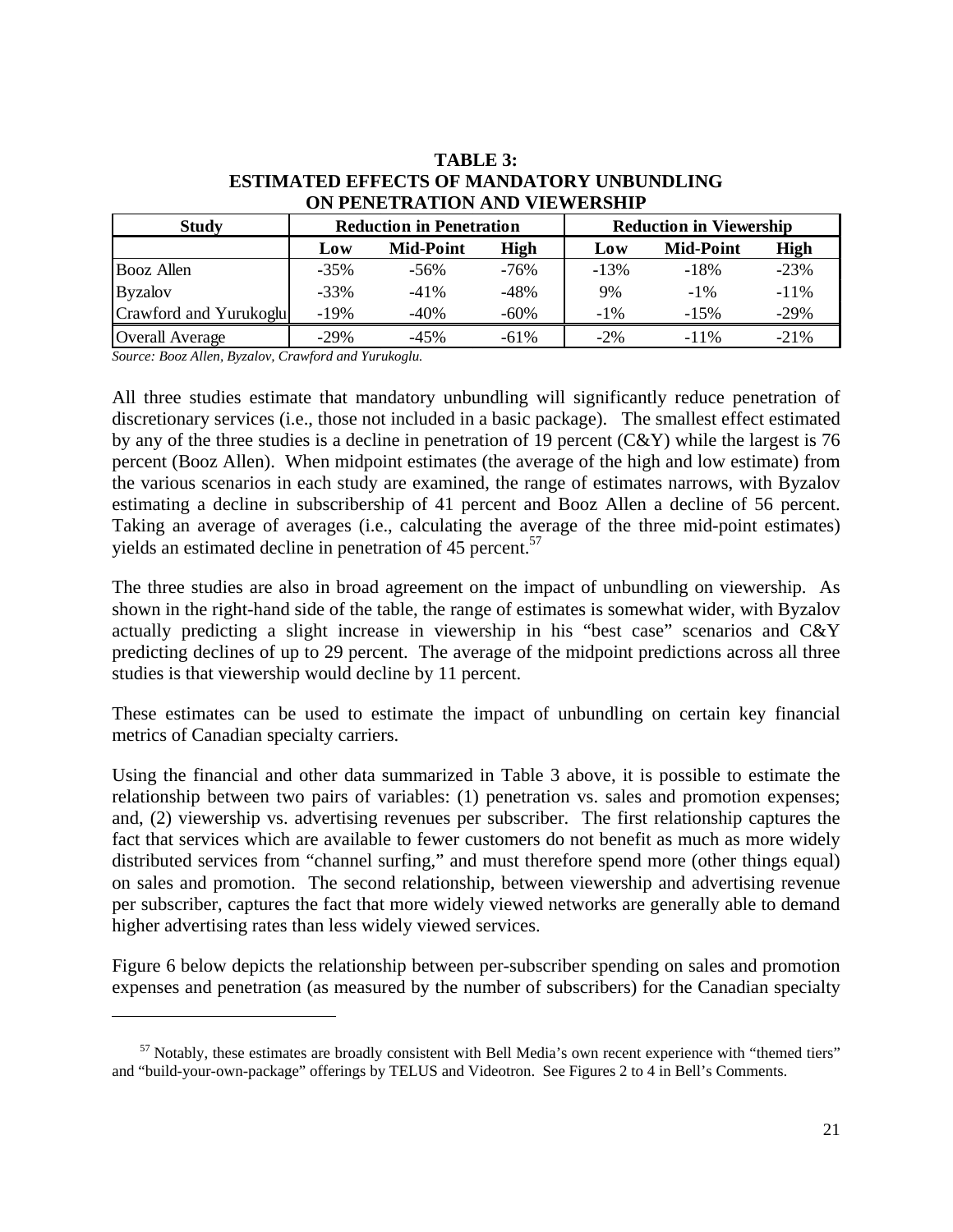and pay TV services for which the CRTC reported this data for 2013. As expected, the data show that per subscriber spending on sales and promotion is inversely correlated with availability: services with fewer subscribers spend more per subscriber on sales and promotion than larger services, indicating higher customer acquisition costs. The implication of this finding is simple: A pick-and-pay mandate that resulted in lower subscribership would, on average, raise sales and promotion costs for Canadian services. The coefficient on the regression equation shown in the figure (i.e., the slope of the trend line) of -0.0983 indicates that, for every million subscribers to which a service is available, the amount spent on sales and promotion per subscriber declines by \$0.098 per year. Average per subscriber spending on sales and promotion across all services is \$0.76; thus, the loss of one million subscribers would raise per subscriber expenses by 12.8 percent  $(=0.098/0.76)$ .

![](_page_24_Figure_1.jpeg)

*Source: NERA Economic Consulting, based on CRTC data.*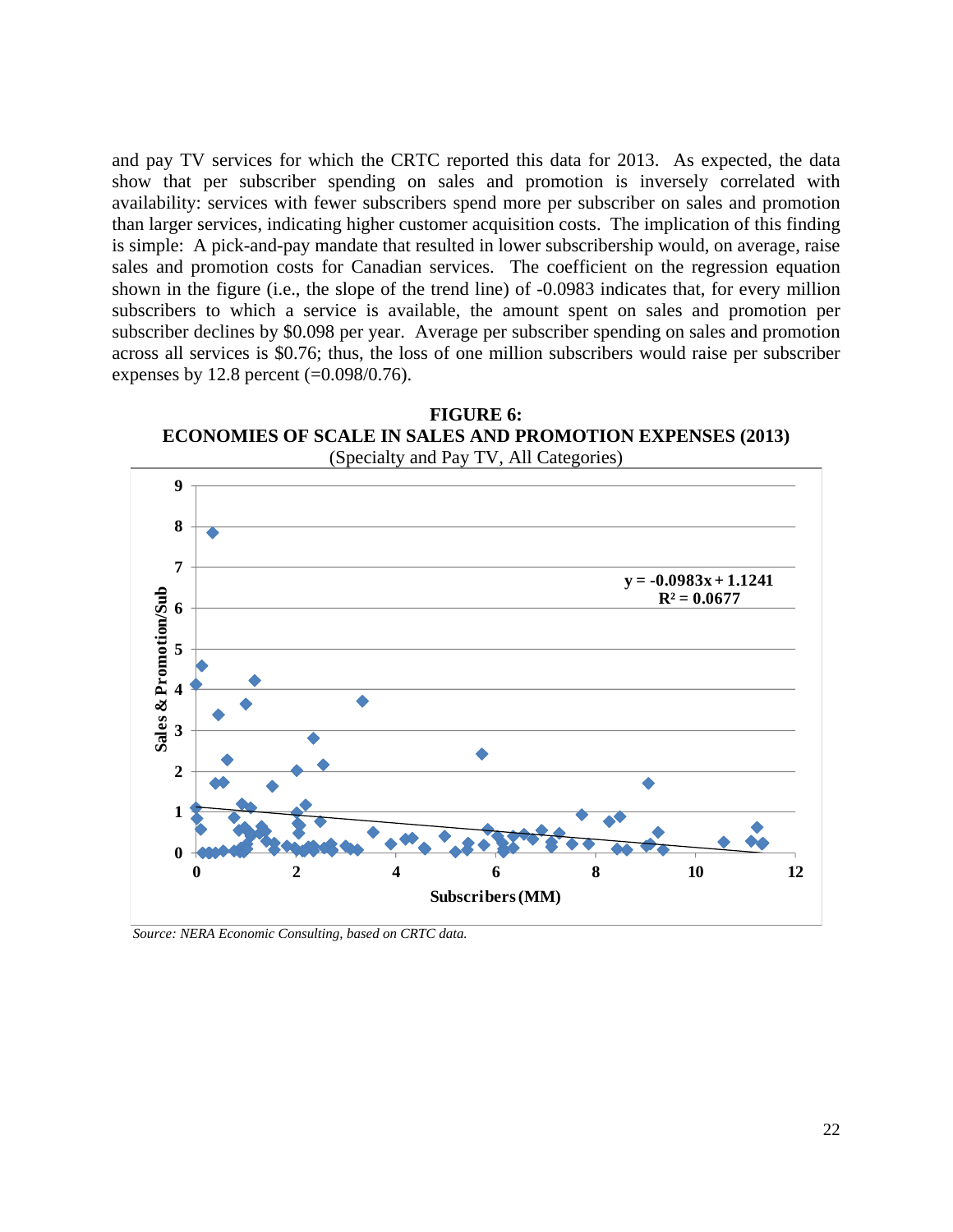The relationship between a specialty service's weekly reach, <sup>58</sup> on the one hand, and its advertising revenue per subscriber, on the other hand, is shown in Figure 7. If more widely viewed services are more valuable to advertisers, one would expect this relationship to be positive – that is, services with greater reach would earn higher advertising rates per subscriber than less viewed services. As the figure shows, the data supports this hypothesis: There is a strong positive correlation between advertising revenue per subscriber and reach.

#### **FIGURE 7: ECONOMIES OF SCALE IN ADVERTISING REVENUES (2013)**  (Specialty TV, All Categories)

![](_page_25_Figure_2.jpeg)

*Source: NERA Economic Consulting, based on CRTC data.* 

 $\overline{a}$ 

Figure 7 confirms that as the reach of Canadian specialty services declines under mandated unbundling (again, for all services except those included in the mandatory bundle), advertising revenues will decline as well, and by a significant amount. The coefficient of 0.26 in the regression equation shown in the figure means that for each one percentage point decline in a

<sup>&</sup>lt;sup>58</sup> Reach is defined as the proportion of households that view a channel at least once during a period; "average weekly reach" is the average number of households that tune to a channel at least once during a given week, averaged over a number of weeks. Because pay TV services are prohibited from carrying advertising, they are excluded from this analysis.)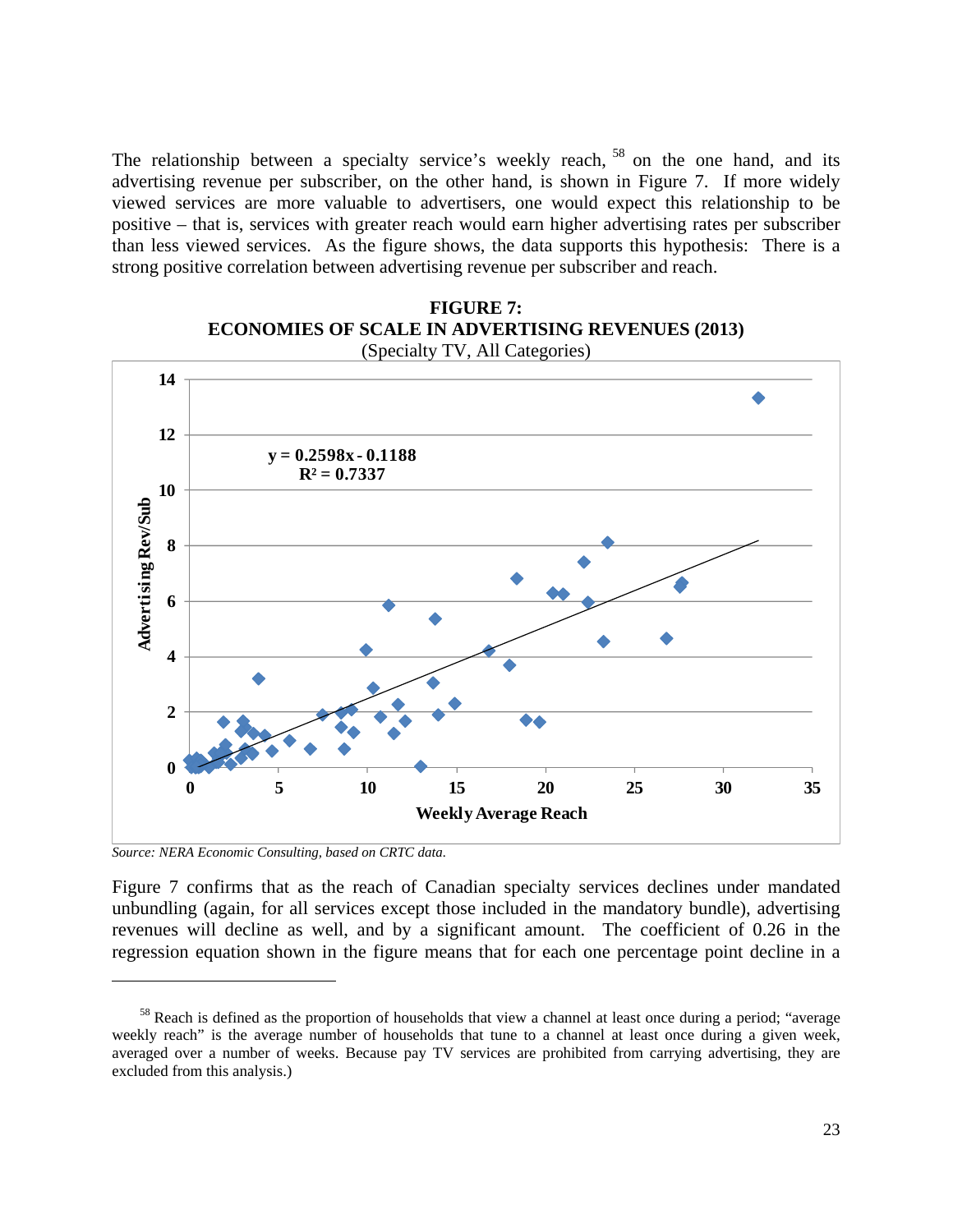service's weekly reach, annual advertising revenues per subscriber decline by \$0.26, or about eight percent of advertising revenues, which average \$3.20 across all services.

Table 4 below shows the results when the estimated effects of mandatory unbundling from prior studies are applied to the regression coefficients reported immediately above. The changes in penetration and viewership as estimated by the studies are multiplied with service averages for penetration and viewership respectively across all service types. The baseline changes in the two metrics are then multiplied by the regression coefficients to calculate the impact on per subscriber sales and promotion and advertising revenue per sub. First, as shown in the left-hand panel, the declines in penetration estimated by the Booz Allen, Byzalov and C&Y translate into an increase in sales and promotion expenses per subscriber for the average Canadian specialty service of between 14 percent and 29 percent.<sup>59</sup>

**TABLE 4: IMPACT OF MANDATORY UNBUNDLING ON PER SUBSCRIBER SALES AND PROMOTION EXPENSES AND ADVERTISING REVENUES** 

| <b>Study</b>           |     | <b>Increase in Sales and Promo/Sub</b> |      | <b>Decrease in Advertising Rev/Sub</b> |                  |        |  |
|------------------------|-----|----------------------------------------|------|----------------------------------------|------------------|--------|--|
|                        | Low | <b>Mid-Point</b>                       | High | Low                                    | <b>Mid-Point</b> | High   |  |
| <b>Booz</b> Allen      | 17% | 26%                                    | 36%  | $-9%$                                  | $-13%$           | $-17%$ |  |
| <b>Byzalov</b>         | 16% | 19%                                    | 23%  | 6%                                     | $-1\%$           | $-8%$  |  |
| Crawford and Yurukoglu | 9%  | 19%                                    | 28%  | 0%                                     | $-10%$           | $-21%$ |  |
| <b>Overall Average</b> | 14% | 21\%                                   | 29%  | $-1\%$                                 | $-8%$            | $-15%$ |  |

The right-hand panel of Table 4 shows the estimated effects of declining viewership from mandated unbundling on advertising revenues per subscriber, indicating a decline of between one percent and 15 percent. Combining these per subscriber estimates with the estimated decline in subscribers (between 29 percent and 61 percent, as shown in Table 3 above) yields an estimated decline in actual advertising revenue of between 29 percent and 67 percent,<sup>60</sup> or – since advertising accounts for 40 percent of all specialty service revenue – between 12 and 27 percent of total revenues. Put differently, specialty service revenues would decline by between \$377 million and \$871 million compared with their 2013 level of \$1.3 billion.

To reiterate, the studies upon which these estimates are based utilize a variety of different approaches and assumptions, and examine a variety of different forms of unbundling mandates; the resulting estimates should be regarded as indicative of a range of possible effects rather than as a precise estimate. At the same time, it should be noted that, despite the differences among the studies, they all lead to the same directional conclusions and produce a range of estimates which,

<sup>&</sup>lt;sup>59</sup> Compared with prior estimates, these figures are quite conservative. Booz Allen estimates that network marketing expenses would more than quadruple, from 2-6 percent of revenues to 20-30 percent. See Booz Allen at

<sup>&</sup>lt;sup>55.</sup> <sup>60</sup> The 67 percent decline in advertising revenues is the combined effect of a 61 percent decline in subscribers and a 15 percent decline in revenues/subscriber.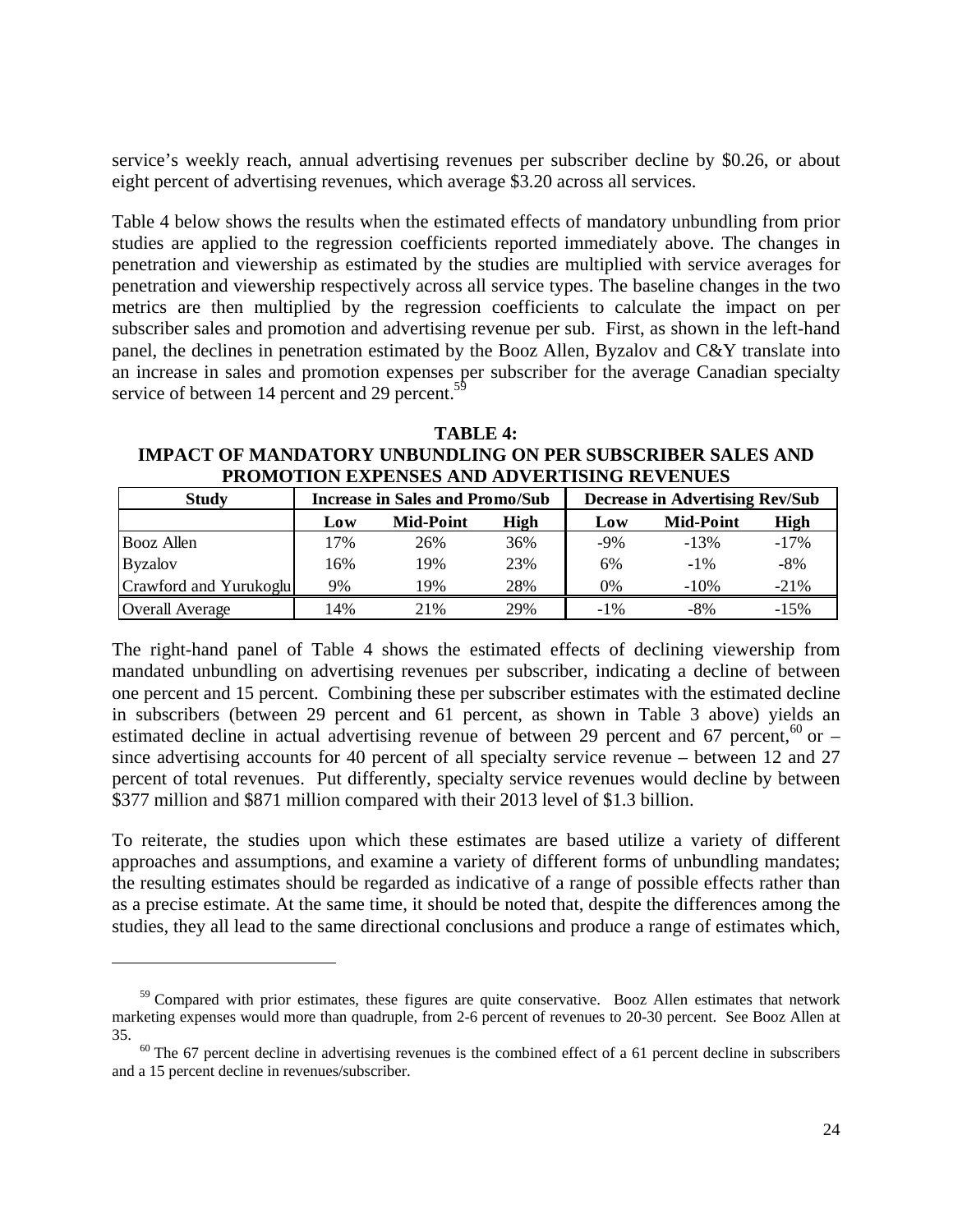though wide, represents a reasonable upper and lower bound of the likely effects of unbundling. They also provide the basis for reaching qualitative, if not quantitative, conclusions about the further effects of the CRTC's proposed policies.

First, as the CRTC appears to recognize, mandatory unbundling will harm the profitability of Canadian specialty services due to higher sales and promotional expenses and significantly lower advertising revenues. Less profitable services will no longer be economically viable and hence will exit the market, leading to reduced choice of Canadian programming for Canadian viewers. The precise distributional effects across services are difficult to predict, but it seems likely that smaller services will be most heavily affected due to economies of scale and scope. For example, in the U.S. market, it has been estimated that an additional one million subscribers increases a cable network's probability of survival in a given year by 17 percent.<sup>61</sup>

Consumer choice will also be affected by higher costs of entry, as new services will need to devote significant resources (fixed and sunk costs) to initial marketing efforts. As Credit Suisse explained, "We'd expect it to become more difficult to launch channels, given it would become harder for consumers to discover the content."<sup>62</sup>

The decline in industry revenues and in the number of specialty services will, at least initially, lead to a reduction in the amount of Canadian programming being produced. The *April 24 Notice* indicates that the Commission is considering a variety of countervailing measures. The Commission recognizes that its proposals would likely result in the loss of economies of scale and scope in the programming sector:

The potential loss of discretionary programming services under the proposed model could have an impact on production. The loss of programming services would affect the ability of affiliated programming services to amortize programming costs across multiple services and consequently their ability to fund new programming. $^{63}$ 

One means of recapturing lost economies of scale and scope in video production would be to permit increased consolidation in the video production sector, though the Commission would

<sup>&</sup>lt;sup>61</sup> See Keith S. Brown, "How Many Viewers Does a Cable Network Need? A Survival Analysis of Cable Networks," *Applied Economics* (2006) (available at http://papers.ssrn.com/sol3/papers.cfm?abstract\_id=916786). See also *Credit Suisse* at 13 ("In some of the existing pick-a-pack offerings, customers can choose 15-30 channels among 130 options meaning there will inevitably be winners and losers at the broadcast level. Popular channels such as TSN may always carry sufficient pricing power, but the mid-to-niche channels may have greater difficulties recouping subscriber and advertiser revenues….Some programming channels may need to be cancelled entirely, with broadcast efforts focused on building more select, stronger brands.")<br>
<sup>62</sup> See *Credit Suisse* at 13.<br>
<sup>63</sup> See *April 24 Report* at 6.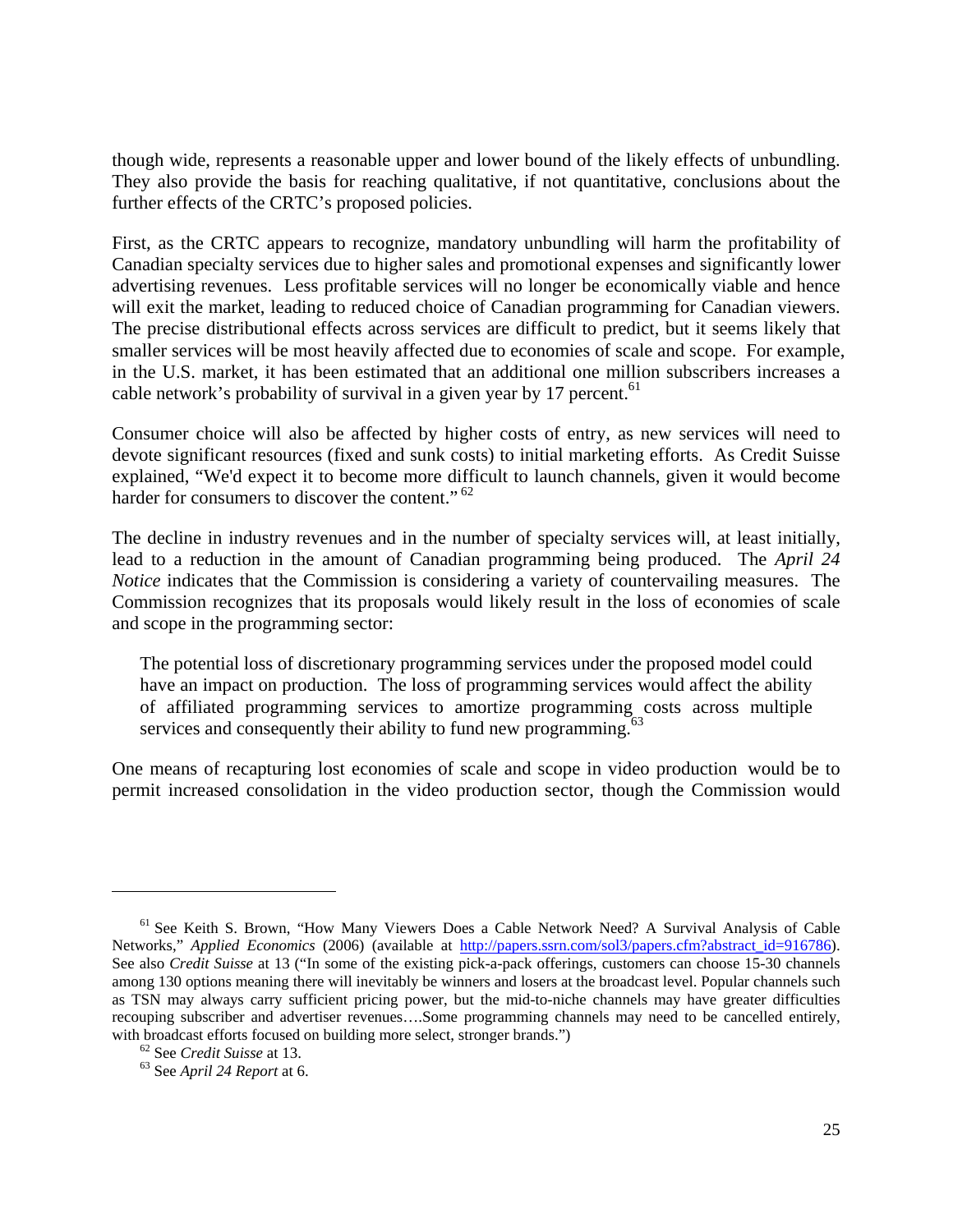need to weigh the benefits of such consolidation against its objectives with respect to programming diversity.<sup>64</sup>

Another factor – perhaps the most significant unknown factor in assessing the overall effect of the proposals – is the reaction of U.S. services to a pick-and-pay mandate, and the potential effect of a reduction in foreign programming (or a move to OTT availability only) on the finances of the Canadian video industry and its ability to finance expenditures on Canadian programming.<sup>65</sup> Given the uncertainties involved, any attempt to estimate the actual economic effects of the proposals associated with foreign programming would be premature.

What would be the ultimate effect of all of these changes on consumers?

To begin, the existing research does not yield meaningful quantitative estimates of the impact of an unbundling mandate on prices, so long as price is defined as monthly spend on BDU video services. Some consumers – those who chose to purchase only a few services on a pick-and-pay basis – would spend less per month (though more per service) than under the status quo; and, those who placed zero or very low values on the services to which they no longer had access would benefit from the new regime. On the other hand, higher prices per service would cause other consumers to pay more per month than previously, even while receiving fewer services.

The biggest losers likely would be consumers for whom channels they previously valued highly had ceased to exist and were no longer available at any price. Needham Research suggests that the loss of programming diversity would be a cost felt by a large proportion of subscribers:

Losing channels destroys consumer value as channel choices fall. If smaller channels went out of business in an a la carte world, this would "cost" households value if these niche channels were one of their 18 favorites. In fact, EVERY household we surveyed would lose 3-5 "passion channels" because those channels would no longer be available in an unbundled world. $66$ 

Returning to the existing literature as summarized above, the weight of the evidence suggests that the net consumer benefits from mandatory unbundling would be at most very small, and then only under best-case assumptions. In the short term, higher per-service prices are likely to wipe

<sup>64</sup> See CRTC, *Broadcasting Decision CRTC 2013-310 Astral broadcasting undertakings – Change of effective control* (June 27, 2013) at ¶25 ("The Commission is aware of the benefits of consolidation and scale as these can facilitate the creation of diverse, relevant high-quality Canadian programming and its distribution through conventional and digital media distribution channels."). 65 See Peter Miller, *Developments in the Canadian Program Rights Market*, CRTC (March 31, 2011) at 3

<sup>(&</sup>quot;Whether gradual or sudden, incremental or all encompassing, reductions in the ability of Canadian broadcasters to secure Canadian multi-platform rights on a cost effective basis would have a direct effect on their capacity to support Canadian programming – especially in English Canada – as profits from foreign programming crosssubsidize Canadian programming (which at best, tends to break even)."). <sup>66</sup> See Martin at 5.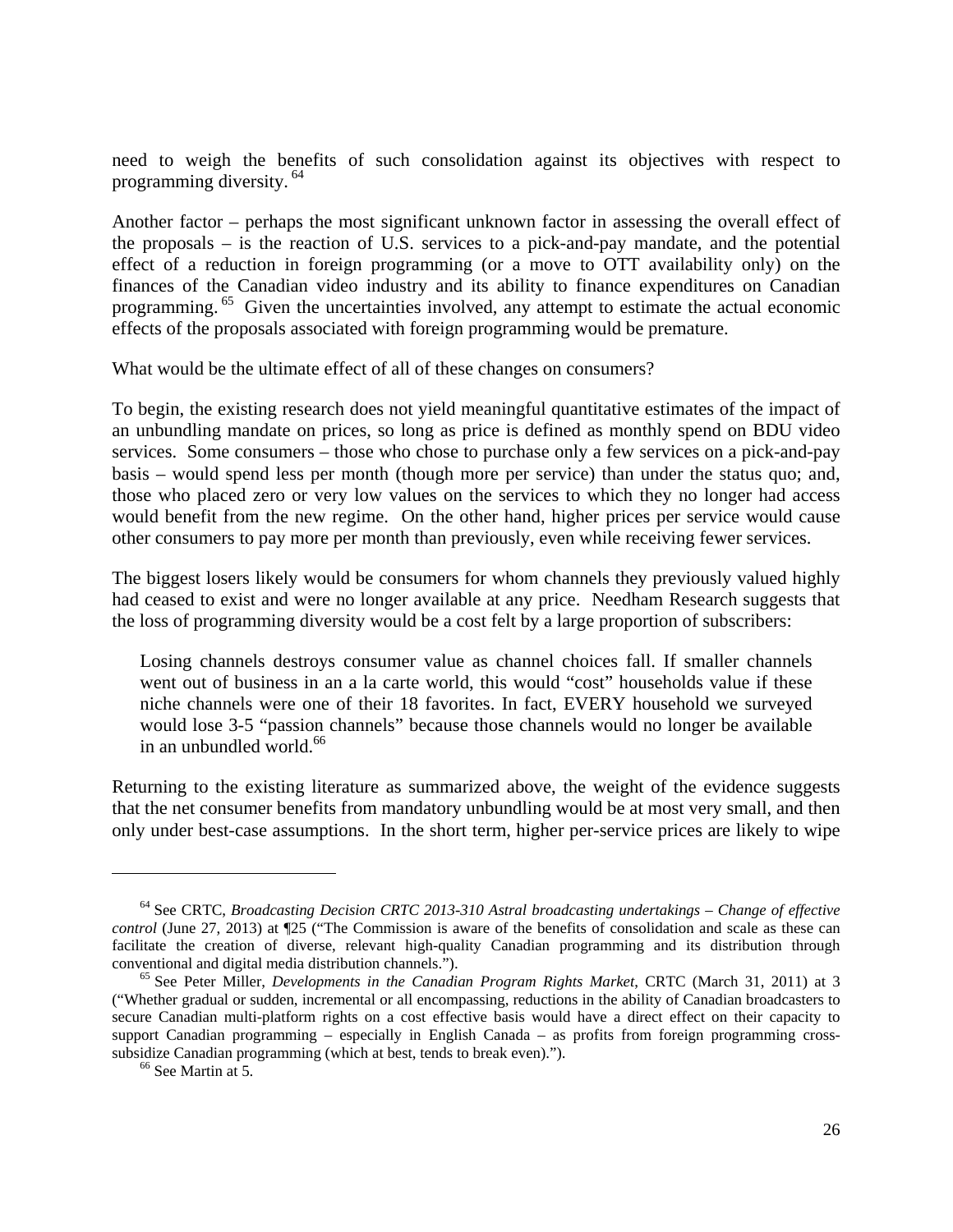out the gains from the ability to purchase fewer services, leaving most subscribers paying about the same price but with access to less content. In the longer run, as advertising revenues decline and programming choices contract, most consumers are likely to be worse off than before. Given that a majority of Canadians report being satisfied with their current choices for channels, and taking into account the inherent riskiness of the proposed changes, it is difficult to conclude that the expected benefits of the proposed changes exceed the expected costs.<sup>67</sup>

# **V. Conclusion**

Economic theory predicts that the bundling of video content is economically efficient and likely to make consumers better off, and the available empirical research confirms these predictions. Bundling allows the fixed costs of producing and distributing video content to be spread efficiently among consumers, resulting in increased output and greater consumer choice. Mandatory unbundling in any form can safely be predicted to result in lower output, a shifting of costs from advertisers to consumers, higher consumer search costs (and increased sales and promotion expenses for programmers), and less consumer choice. While a subset of consumers may benefit, the overall effects on consumer welfare are likely to be negative. The extent of harm caused by mandatory unbundling is directly related to the nature of the mandate imposed, with more prescriptive mandates having the potential to impose significantly higher costs, especially over the medium-to-long term.

<sup>67</sup> See *Harris/Decima Report*.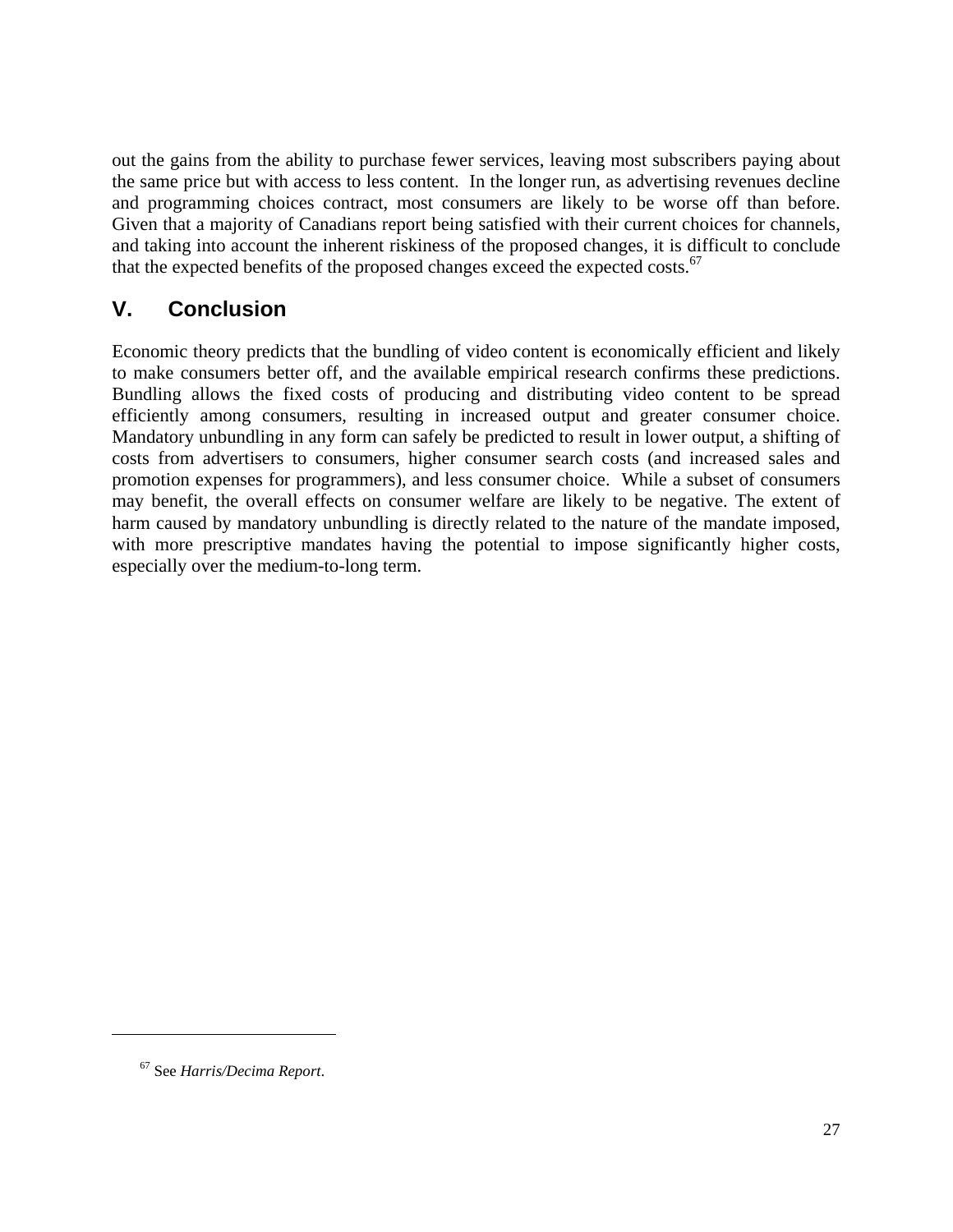# $NFRA$  Attachment A **ECONOMIC CONSULTING**

## **Dr. Jeffrey A. Eisenach**

Senior Vice President Co-Chair, Communications, Media and Internet Practice

#### **Education**

PhD in economics, University of Virginia BA in economics, Claremont McKenna College

#### **Experience**

Dr. Eisenach is a Senior Vice President and Co-Chair of the NERA's Communications, Media and Internet Practice. He is also an Adjunct Professor at George Mason University Law School, where he teaches Regulated Industries, and a Visiting Scholar at the American Enterprise Institute, where he directs the institutions' Center for Internet, Communications, and Technology Policy. Previously, Dr. Eisenach served in senior policy positions at the US Federal Trade Commission and the White House Office of Management and Budget, and on the faculties of Harvard University's Kennedy School of Government and Virginia Polytechnic Institute and State University.

Dr. Eisenach's consulting practice focuses on economic analysis of competition, regulatory, and consumer protection issues in the communications and media sectors. He has submitted expert reports and testified in litigation matters, as well as in regulatory proceedings before the Federal Communications Commission, the Federal Trade Commission, several state public utility commissions, and regulatory bodies in Australia, Canada, and South America. He has also testified before the US Congress on multiple occasions.

Dr. Eisenach writes extensively on a wide range of issues, including industrial organization, communications policy and the Internet, government regulations, labor economics, and public finance. He is the author or co-author of a number of books, including *The Digital Economy Fact Book*, *The Telecom Revolution: An American Opportunity*, and *America's Fiscal Future: Controlling the Federal Deficit in the 1990s*. In addition, he has edited or co-edited five books, including *Communications Deregulation and FCC Reform: What Comes Next?* and *Competition, Innovation and the Microsoft Monopoly: Antitrust in the Digital Marketplace*. His articles have appeared in a range of scholarly journals as well as in such popular outlets as *Forbes*, *Investors Business Daily*, *The Wall Street Journal*, *The Washington Post*, and *The Washington Times*.

Prior to joining NERA, Dr. Eisenach was a managing director and principal at Navigant Economics, and before that he served as Chairman of Empiris LLC, Criterion Economics, and CapAnalysis, LLC. Among his other previous affiliations, Dr. Eisenach has served as President and Senior Fellow at The Progress & Freedom Foundation; as a scholar at the American Enterprise Institute, the Heritage Foundation, and the Hudson Institute; as a consultant to the US Sentencing Commission (on corporate sentencing guidelines); and as a member of the 1980-81 Reagan-Bush Transition Team on the Federal Trade Commission, the 2000-2001 Bush-Cheney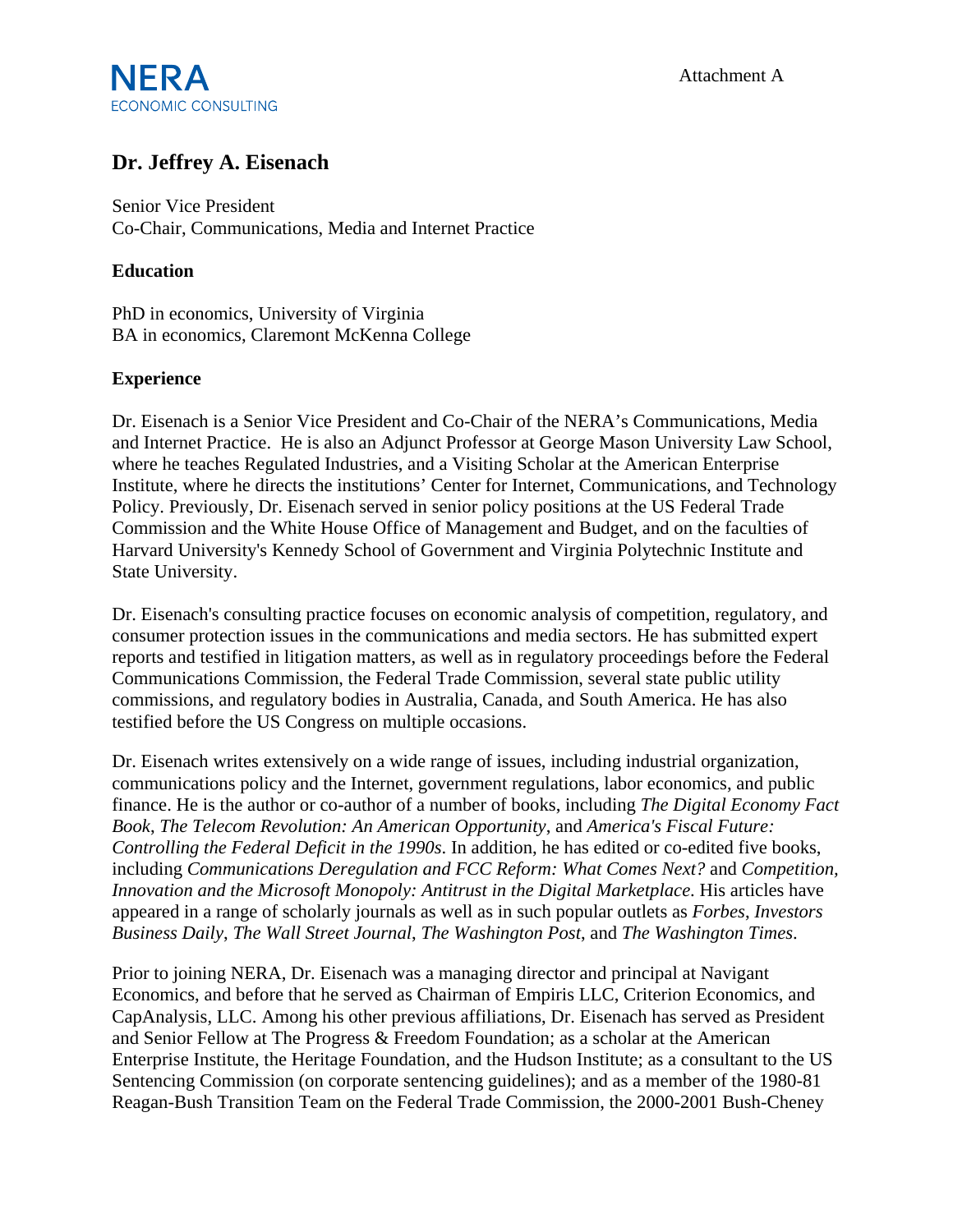Transition Team on the Federal Communications Commission, the Virginia Governor's Commission on E-Communities, and the Virginia Attorney General's Task Force on Identity Theft.

Dr. Eisenach received his PhD in economics from the University of Virginia and his BA in economics from Claremont McKenna College.

#### **Representative Communications and Media Engagements**

- 2006 On behalf of the U.S. Department of Justice, testified in the U.S. District Court for the Eastern District of Pennsylvania in *ACLU v. Gonzalez*, the landmark litigation on the constitutionality of the Child Online Protection Act, on the market for content protection software.
- 2012 On behalf of Bell Media (Canada), submitted an expert affidavit before the Supreme Court of Canada, and an expert report before the Canadian Radio-Television and Telecommunications Commission, on adoption of a proposed "fee for carriage" regime for broadcast content provided to content distributors.
- 2012 On behalf of Sound Exchange (U.S.), testified before the Subcommittee on Intellectual Property, Competition and the Internet, Committee on the Judiciary, U.S. House of Representatives, on the digital sound performance right.
- 2008 On behalf of Telstra (Australia), presented an expert report before the Federal Court of Australia on competition in the market for video content distribution.
- 2008 On behalf of the Walt Disney Company (U.S.), presented an expert declaration before the U.S. Federal Communications Commission on wholesale unbundling regulation.